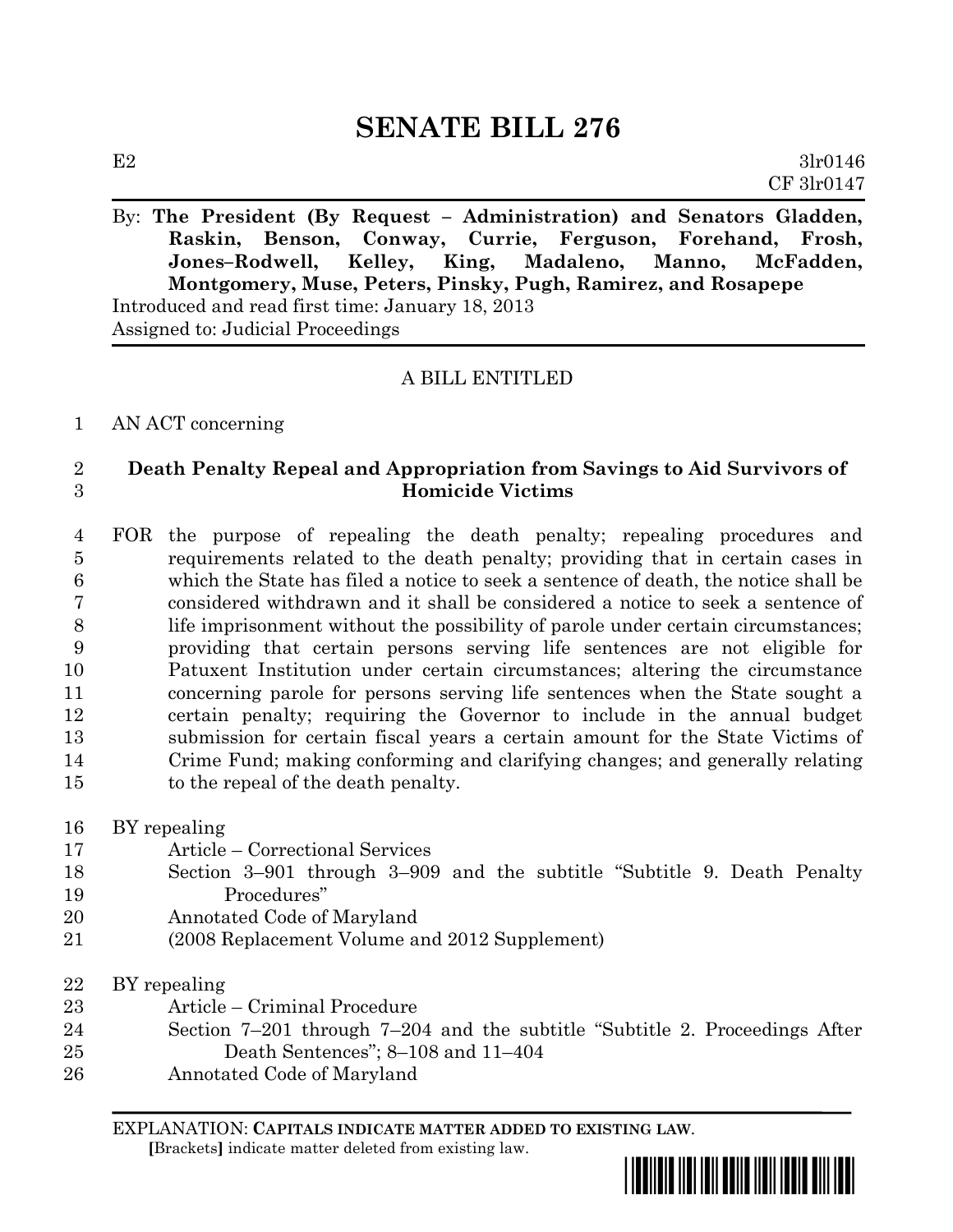| $\mathbf{1}$   | (2008 Replacement Volume and 2012 Supplement)                                  |
|----------------|--------------------------------------------------------------------------------|
| $\overline{2}$ | BY repealing and reenacting, with amendments,                                  |
| 3              | Article – Correctional Services                                                |
| $\overline{4}$ | Section 4–101(e)(2), 4–305(b)(2), 6–112(c), 7–301(d)(2), and 7–601(a)          |
| $\overline{5}$ | Annotated Code of Maryland                                                     |
| $\,6$          | (2008 Replacement Volume and 2012 Supplement)                                  |
| $\overline{7}$ | BY repealing and reenacting, with amendments,                                  |
| $8\,$          | Article – Courts and Judicial Proceedings                                      |
| 9              | Section 3-8A-03(d)(1), 3-8A-06(a), 8-404, 8-420, 9-204, and 12-307             |
| 10             | Annotated Code of Maryland                                                     |
| 11             | (2006 Replacement Volume and 2012 Supplement)                                  |
| 12             | BY repealing and reenacting, with amendments,                                  |
| 13             | Article – Criminal Procedure                                                   |
| 14             | Section 3-105(b), 3-106(a), 3-107(a), 4-204(b), 5-101(c), 7-101, 7-103(b),     |
| 15             | $7-107(b)$ , and $11-916$                                                      |
| 16             | Annotated Code of Maryland                                                     |
| 17             | (2008 Replacement Volume and 2012 Supplement)                                  |
| 18             | BY repealing                                                                   |
| 19             | Article - Criminal Law                                                         |
| 20             | Section 2-103(h), 2-202, 2-301, 2-303; and 2-401 and the subtitle "Subtitle 4. |
| 21             | Review by Court of Appeals"                                                    |
| 22             | Annotated Code of Maryland                                                     |
| 23             | (2012 Replacement Volume and 2012 Supplement)                                  |
| 24             | BY repealing and reenacting, with amendments,                                  |
| 25             | Article – Criminal Law                                                         |
| 26             | Section 2–201(b), 2–304(a), 2–305, and $14-101$                                |
| 27             | Annotated Code of Maryland                                                     |
| 28             | (2012 Replacement Volume and 2012 Supplement)                                  |
| 29             | BY repealing and reenacting, with amendments,                                  |
| 30             | Article - Health - General                                                     |
| 31             | Section $8-505(b)$                                                             |
| 32             | Annotated Code of Maryland                                                     |
| 33             | (2009 Replacement Volume and 2012 Supplement)                                  |
| 34             | BY repealing and reenacting, with amendments,                                  |
| 35             | Article – Transportation                                                       |
| 36             | Section $16-812(a)$                                                            |
| 37             | Annotated Code of Maryland                                                     |
| 38             | (2012 Replacement Volume)                                                      |
| 39             | Preamble                                                                       |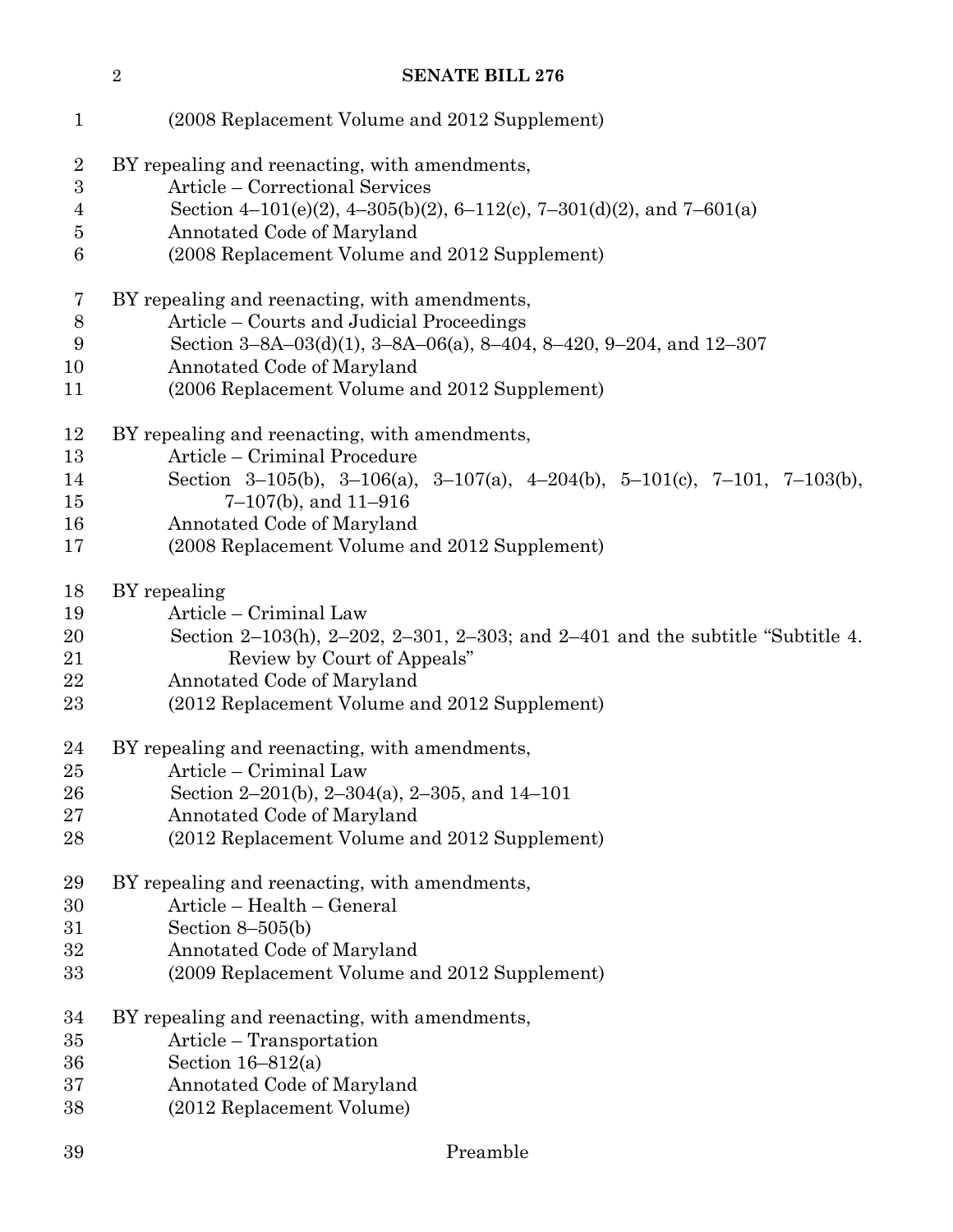WHEREAS, The Maryland Commission on Capital Punishment was created by Chapter 431 of the Acts of the General Assembly of 2008 for the purpose of studying all aspects of capital punishment as currently and historically administered in the State; and

 WHEREAS, The Commission comprised 23 appointees representing a broad diversity of views on capital punishment, as well as the racial, ethnic, gender, and geographic diversity of the State; and

 WHEREAS, The Commission held five public hearings at which testimony from experts and members of the public was presented and discussed, as well as five additional meetings to discuss the evidence presented at the hearings and in the written submissions; and

 WHEREAS, The Commission issued its final report to the General Assembly on December 12, 2008, which included the Commission's strong recommendation that, to eliminate racial and jurisdictional bias, reduce unnecessary costs, lessen the misery that capital cases force family members of victims to endure, and eliminate the risk that an innocent person can be convicted, capital punishment be abolished in Maryland; and

 WHEREAS, The Commission, in its final report to the General Assembly, recommended that the savings from repealing the death penalty be used to "increase the services and resources already provided to families of victims"; and

 WHEREAS, In 1988, the Maryland General Assembly created the State Board of Victim Services in recognition of the unique and distinctive needs of crime victims, and endeavored to ensure that all crime victims in Maryland are treated with dignity, respect, and compassion during all phases of the criminal justice process; and

 WHEREAS, In 1991, under the authority of the Governor's Office of Crime Control and Prevention, the Maryland General Assembly created the Maryland Victims of Crime Fund to provide funding support for victim services whose mission is to ensure that all crime victims in Maryland receive justice and are treated with dignity and compassion through comprehensive victim services; and

 WHEREAS, Repeal of the death penalty in Maryland will result in savings to the General Fund; now, therefore,

 SECTION 1. BE IT ENACTED BY THE GENERAL ASSEMBLY OF MARYLAND, That Section(s) 3–901 through 3–909 and the subtitle "Subtitle 9. Death Penalty Procedures" of Article – Correctional Services of the Annotated Code of Maryland be repealed.

 SECTION 2. AND BE IT FURTHER ENACTED, That Section(s) 7–201 through 7–204 and the subtitle "Subtitle 2. Proceedings After Death Sentences"; 8–108 and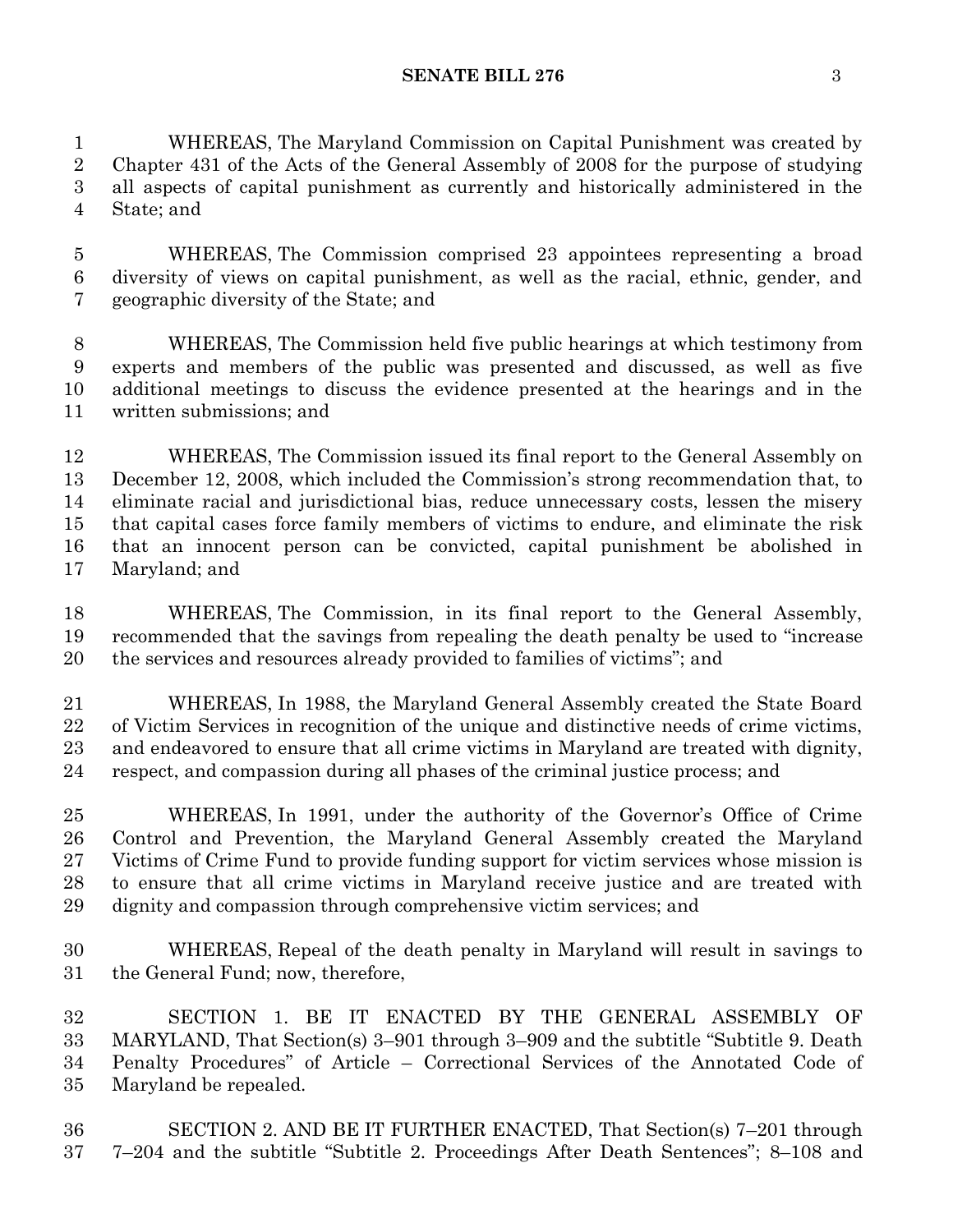| <b>SENATE BILL 276</b> |  |
|------------------------|--|
|                        |  |

| $\mathbf{1}$<br>$\overline{2}$       | 11-404 of Article - Criminal Procedure of the Annotated Code of Maryland be<br>repealed.                                                                                                                                                                                                                                                                                                                                                                                 |  |  |  |  |  |
|--------------------------------------|--------------------------------------------------------------------------------------------------------------------------------------------------------------------------------------------------------------------------------------------------------------------------------------------------------------------------------------------------------------------------------------------------------------------------------------------------------------------------|--|--|--|--|--|
| $\boldsymbol{3}$<br>4                | SECTION 3. AND BE IT FURTHER ENACTED, That the Laws of Maryland<br>read as follows:                                                                                                                                                                                                                                                                                                                                                                                      |  |  |  |  |  |
| $\overline{5}$                       | <b>Article - Correctional Services</b>                                                                                                                                                                                                                                                                                                                                                                                                                                   |  |  |  |  |  |
| 6                                    | $4 - 101.$                                                                                                                                                                                                                                                                                                                                                                                                                                                               |  |  |  |  |  |
| 7                                    | "Eligible person" does not include an individual who:<br>(e)<br>(2)                                                                                                                                                                                                                                                                                                                                                                                                      |  |  |  |  |  |
| 8<br>9                               | is serving two or more sentences of imprisonment for life<br>(i)<br>under § 2-201, FORMER § 2-303, or § 2-304 of the Criminal Law Article;                                                                                                                                                                                                                                                                                                                               |  |  |  |  |  |
| 10<br>11<br>12                       | is serving one or more sentences of imprisonment for life<br>(ii)<br>when a court or jury has found under <b>FORMER</b> $\S$ 2-303 of the Criminal Law Article,<br>beyond a reasonable doubt, that one or more aggravating circumstances existed; or                                                                                                                                                                                                                     |  |  |  |  |  |
| 13<br>14<br>15<br>16                 | has been convicted of murder in the first degree, rape in the<br>(iii)<br>first degree, or a sexual offense in the first degree, unless the sentencing judge, at the<br>time of sentencing or in the exercise of the judge's revisory power under the Maryland<br>Rules, recommends that the individual be referred to the Institution for evaluation.                                                                                                                   |  |  |  |  |  |
| 17                                   | $4 - 305.$                                                                                                                                                                                                                                                                                                                                                                                                                                                               |  |  |  |  |  |
| 18<br>19<br>20<br>21<br>22<br>$23\,$ | An inmate sentenced to life imprisonment as a result of a<br>(b)<br>(2)<br>proceeding under FORMER $\S$ 2-303 or $\S$ 2-304 of the Criminal Law Article is not<br>eligible for parole consideration until the inmate has served 25 years or the equivalent<br>of 25 years when considering allowances for diminution of the inmate's period of<br>confinement as provided under Title 3, Subtitle 7 of this article and $\S$ 6-218 of the<br>Criminal Procedure Article. |  |  |  |  |  |
| 24                                   | $6 - 112.$                                                                                                                                                                                                                                                                                                                                                                                                                                                               |  |  |  |  |  |
| 25<br>26<br>$27\,$                   | The Division shall complete a presentence investigation report in<br>$\left( \mathrm{c}\right)$<br>(1)<br>each case in which [the death penalty or] imprisonment for life without the possibility<br>of parole is requested under $[\S 2-202 \text{ or}] \S 2-203$ of the Criminal Law Article.                                                                                                                                                                          |  |  |  |  |  |
| 28<br>29                             | The report shall include a victim impact statement as provided<br>(2)<br>under $\S$ 11-402 of the Criminal Procedure Article.                                                                                                                                                                                                                                                                                                                                            |  |  |  |  |  |
| 30<br>$31\,$<br>$32\,$               | (3)<br>The court or jury before which the separate sentencing proceeding<br>is conducted under $\S$ 2–303 or] $\S$ 2–304 of the Criminal Law Article shall consider the<br>report.                                                                                                                                                                                                                                                                                       |  |  |  |  |  |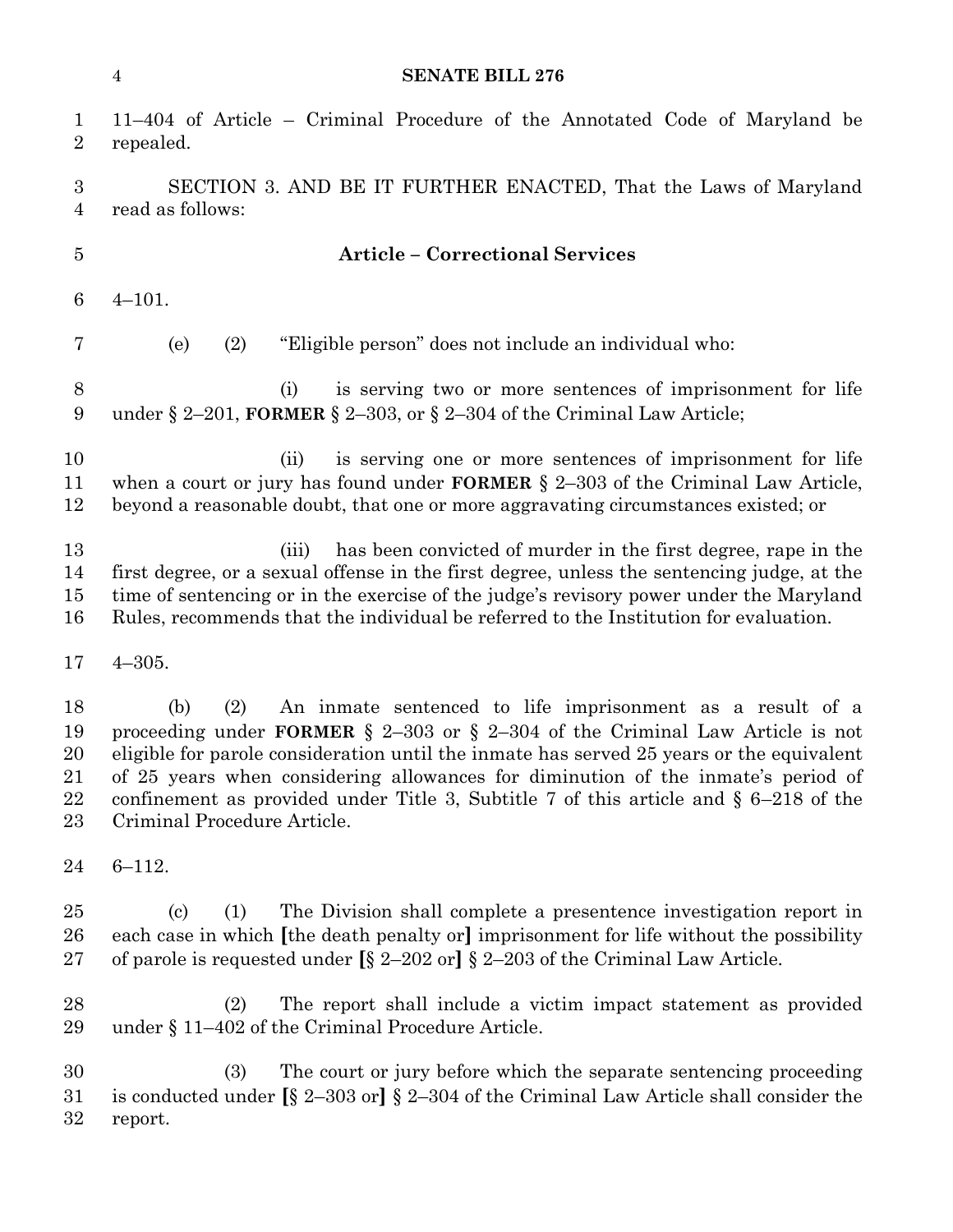7–301.

 (d) (2) An inmate who has been sentenced to life imprisonment as a result of a proceeding under **FORMER** § 2–303 or § 2–304 of the Criminal Law Article is not eligible for parole consideration until the inmate has served 25 years or the equivalent of 25 years considering the allowances for diminution of the inmate's term of confinement under § 6–218 of the Criminal Procedure Article and Title 3, Subtitle 7 of this article.

7–601.

 (a) On giving the notice required by the Maryland Constitution, the Governor may:

 (1) **[**commute or change a sentence of death into a period of confinement that the Governor considers expedient;

 (2)**]** pardon an individual convicted of a crime subject to any conditions the Governor requires; or

 **[**(3)**] (2)** remit any part of a sentence of imprisonment subject to any conditions the Governor requires, without the remission operating as a full pardon.

- **Article – Courts and Judicial Proceedings**
- 3–8A–03.
- (d) The court does not have jurisdiction over:

 (1) A child at least 14 years old alleged to have done an act which, if committed by an adult, would be a crime punishable by **[**death or**]** life imprisonment, as well as all other charges against the child arising out of the same incident, unless an order removing the proceeding to the court has been filed under § 4–202 of the Criminal Procedure Article;

3–8A–06.

 (a) The court may waive the exclusive jurisdiction conferred by § 3–8A–03 of this subtitle with respect to a petition alleging delinquency by:

- 
- (1) A child who is 15 years old or older; or

 (2) A child who has not reached his 15th birthday, but who is charged with committing an act which if committed by an adult, would be punishable by **[**death or**]** life imprisonment.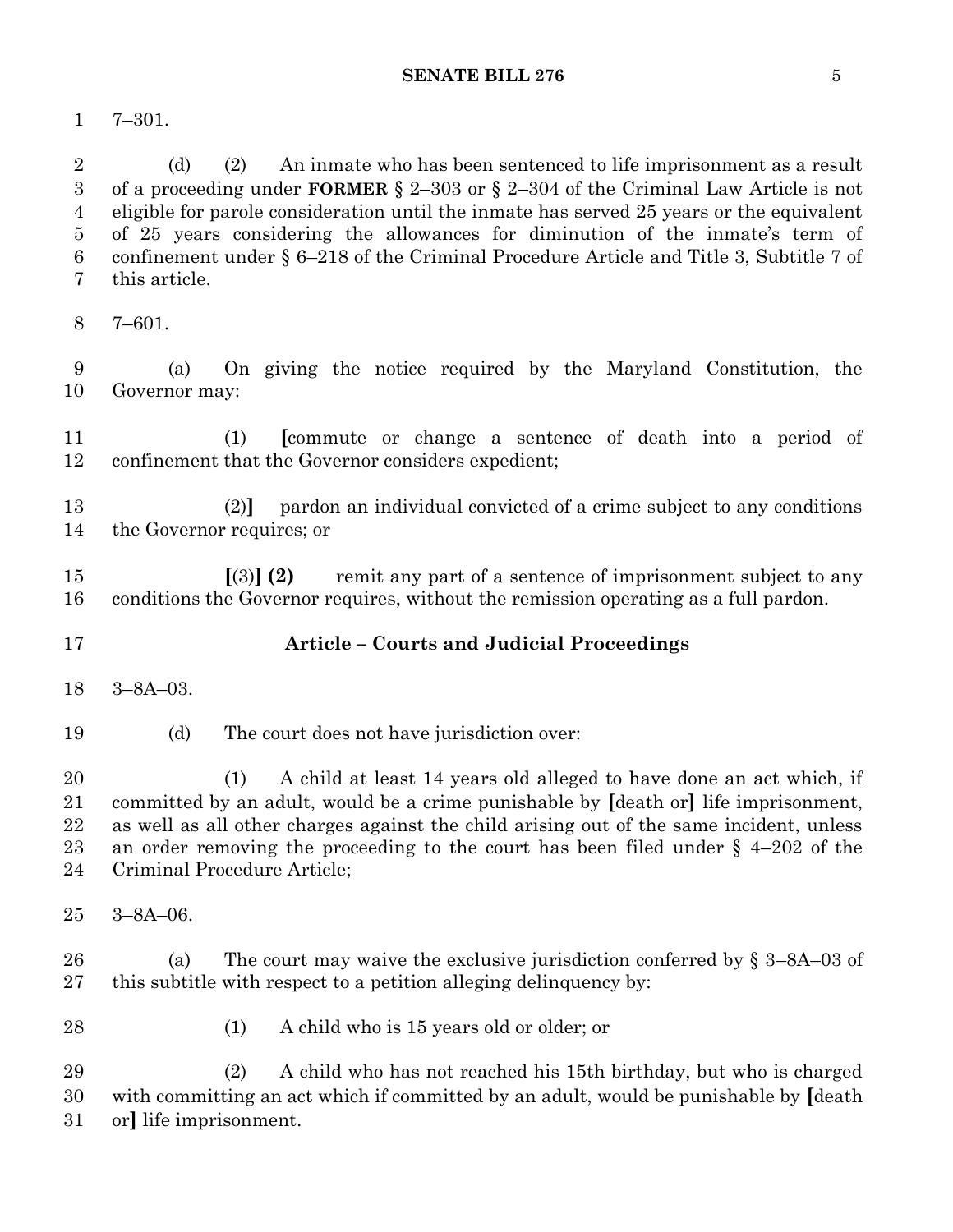8–404.

 (a) Notwithstanding § 8–103(a) of this title, a trial judge may strike an individual who is party in a civil case while the individual is entitled to a jury trial in the county.

 (b) (1) Whenever more individuals than are needed to impanel a jury have been summoned, an individual may be excused but only in accordance with rule or other law.

 (2) An individual who is summoned for jury service may be struck from a particular jury only:

 (i) In accordance with rule or other law, by a party on peremptory challenge;

 (ii) For good cause shown, by a trial judge on a challenge by a party; or

- (iii) Subject to paragraph (3) of this subsection, by a trial judge who finds that:
- 16 16 1. The individual may be unable to render impartial jury

service;

- 2. The individual's service likely would disrupt the proceeding; or
- 3. The individual's service may threaten the secrecy of a proceeding or otherwise affect the integrity of the jury deliberations adversely.
- (3) A trial judge may not strike an individual under paragraph (2)(iii)3 of this subsection, unless the judge states on the record:
- 
- (i) Each reason for the strike; and
- (ii) A finding that the strike is warranted and not inconsistent 26 with  $\S$  8  $-102$ (a) and (b) and 8-104 of this title.
- (4) An individual struck under this subsection may serve on another jury for which the basis for the strike is irrelevant.

 **[**(c) (1) A trial judge may strike an individual on the basis of the individual's belief for or against capital punishment only if the judge finds that the belief would prevent or substantially impair the individual from returning an impartial verdict according to law.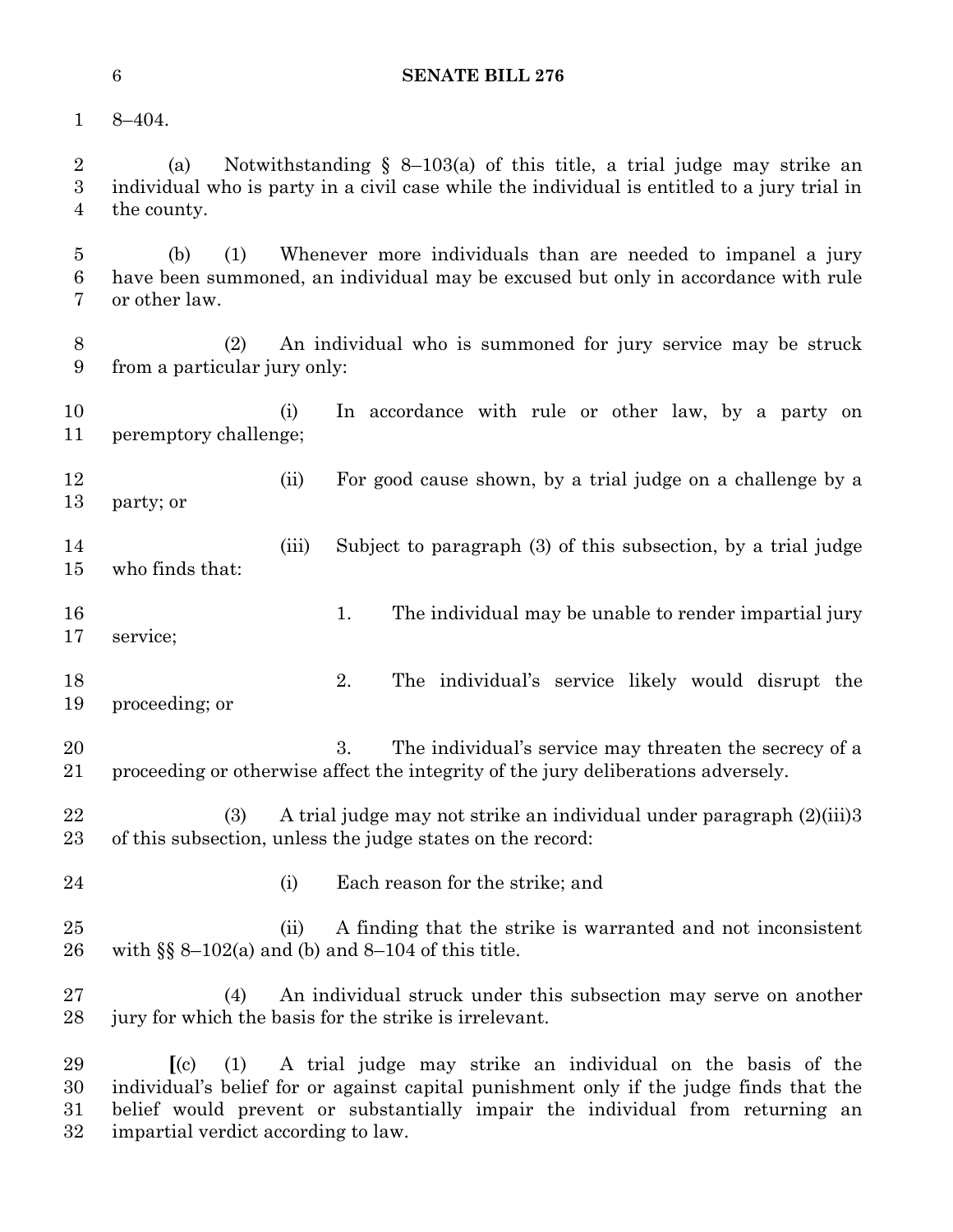(2) An individual struck under this subsection may serve on another jury for which the basis for the strike is irrelevant.**]**

8–420.

 (a) (1) This subsection applies only in a criminal trial in which a defendant is subject, on any single count, to**[**:

 (i) A death sentence because the State has given notice of intention to seek a death sentence in accordance with § 2–202 of the Criminal Law Article; or

 (ii) A**] A** sentence of life imprisonment, **[**including a case in which the State has not given notice of intention to seek a death sentence in accordance with § 2–202 of the Criminal Law Article but**]** excluding a common law offense for which no specific statutory penalty is provided.

- 
- (2) Each defendant is allowed 20 peremptory challenges.
- (3) The State is allowed 10 peremptory challenges for each defendant.

 (b) (1) This subsection applies only in a criminal trial in which a defendant is subject, on any single count, to a sentence of at least 20 years, excluding a case subject to subsection (a) of this section or a common law offense for which no specific statutory penalty is provided.

- 
- (2) Each defendant is allowed 10 peremptory challenges.

 (3) The State is allowed five peremptory challenges for each defendant.

 (c) In every other criminal trial, each party is allowed four peremptory challenges.

9–204.

 **[**(a)**]** The court **[**which**] THAT** issued an execution on a forfeited recognizance for a witness who failed to appear may discharge the witness from execution upon motion showing good and sufficient cause for the failure.

 **[**(b) This section does not apply in a case if capital punishment may be involved.**]**

- 12–307.
- The Court of Appeals has: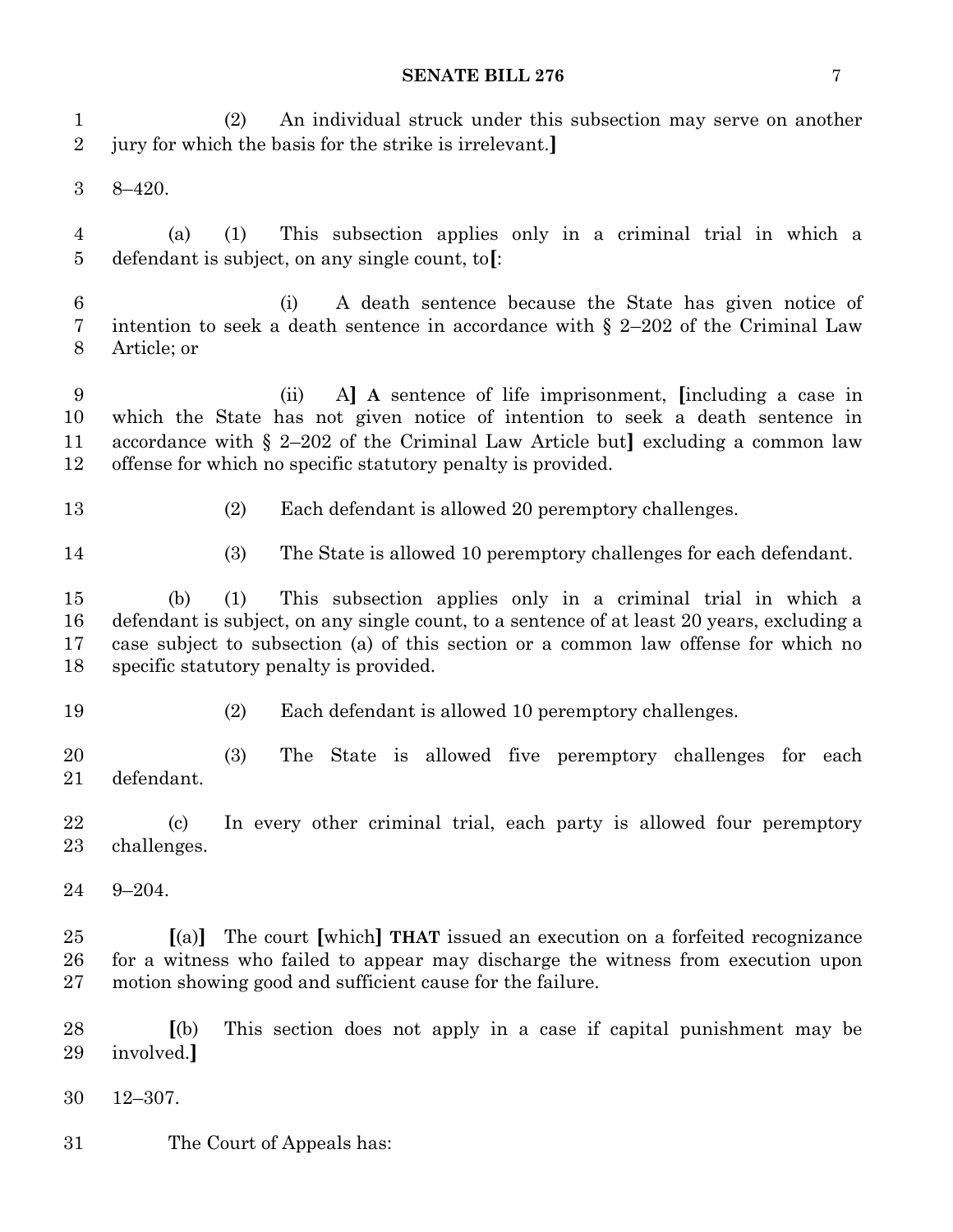| $\mathbf{1}$<br>$\overline{2}$ | Jurisdiction to review a case or proceeding pending in or decided by<br>(1)<br>the Court of Special Appeals in accordance with Subtitle 2 of this title;                                                                                                                                                                                                                  |
|--------------------------------|---------------------------------------------------------------------------------------------------------------------------------------------------------------------------------------------------------------------------------------------------------------------------------------------------------------------------------------------------------------------------|
| 3<br>4                         | Jurisdiction to review a case or proceeding decided by a circuit<br>(2)<br>court, in accordance with $\S 12-305$ of this subtitle; AND                                                                                                                                                                                                                                    |
| $\overline{5}$<br>6            | (3)<br>Exclusive appellate jurisdiction with respect to a question of law<br>certified to it under the Uniform Certification of Questions of Law Act [; and                                                                                                                                                                                                               |
| 7<br>$8\,$<br>9                | Exclusive appellate jurisdiction over a criminal case in which the<br>(4)<br>death penalty is imposed and any appellate proceeding under $\S$ 3-904 of the<br>Correctional Services Article.                                                                                                                                                                              |
| 10                             | <b>Article - Criminal Procedure</b>                                                                                                                                                                                                                                                                                                                                       |
| 11                             | $3 - 105.$                                                                                                                                                                                                                                                                                                                                                                |
| 12<br>13                       | <b>Except</b> in a capital case, on <b>ON</b> consideration of the nature of the<br>(b)<br>charge, the court:                                                                                                                                                                                                                                                             |
| 14<br>15                       | (1)<br>may require or allow the examination to be done on an outpatient<br>basis; and                                                                                                                                                                                                                                                                                     |
| 16<br>17                       | if an outpatient examination is authorized, shall set bail for the<br>(2)<br>defendant or authorize release of the defendant on recognizance.                                                                                                                                                                                                                             |
| 18                             | $3 - 106.$                                                                                                                                                                                                                                                                                                                                                                |
| 19<br>20<br>21<br>22           | Except in a capital case, if $\mathbf{I}$ F, after a hearing, the court finds that the<br>(a)<br>defendant is incompetent to stand trial but is not dangerous, as a result of a mental<br>disorder or mental retardation, to self or the person or property of others, the court<br>may set bail for the defendant or authorize release of the defendant on recognizance. |
| 23                             | $3 - 107$ .                                                                                                                                                                                                                                                                                                                                                               |
| 24<br>25<br>26                 | Whether or not the defendant is confined and unless the State petitions<br>(a)<br>the court for extraordinary cause to extend the time, the court shall dismiss the charge<br>against a defendant found incompetent to stand trial under this subtitle:                                                                                                                   |
| 27<br>28                       | [when charged with a capital offense, after the expiration of 10<br>(1)<br>years;                                                                                                                                                                                                                                                                                         |
| 29<br>30                       | when charged with a felony or a crime of violence as defined under<br>(2)<br>$\S$ 14–101 of the Criminal Law Article, after the lesser of the expiration of 5 years or                                                                                                                                                                                                    |

the maximum sentence for the most serious offense charged; or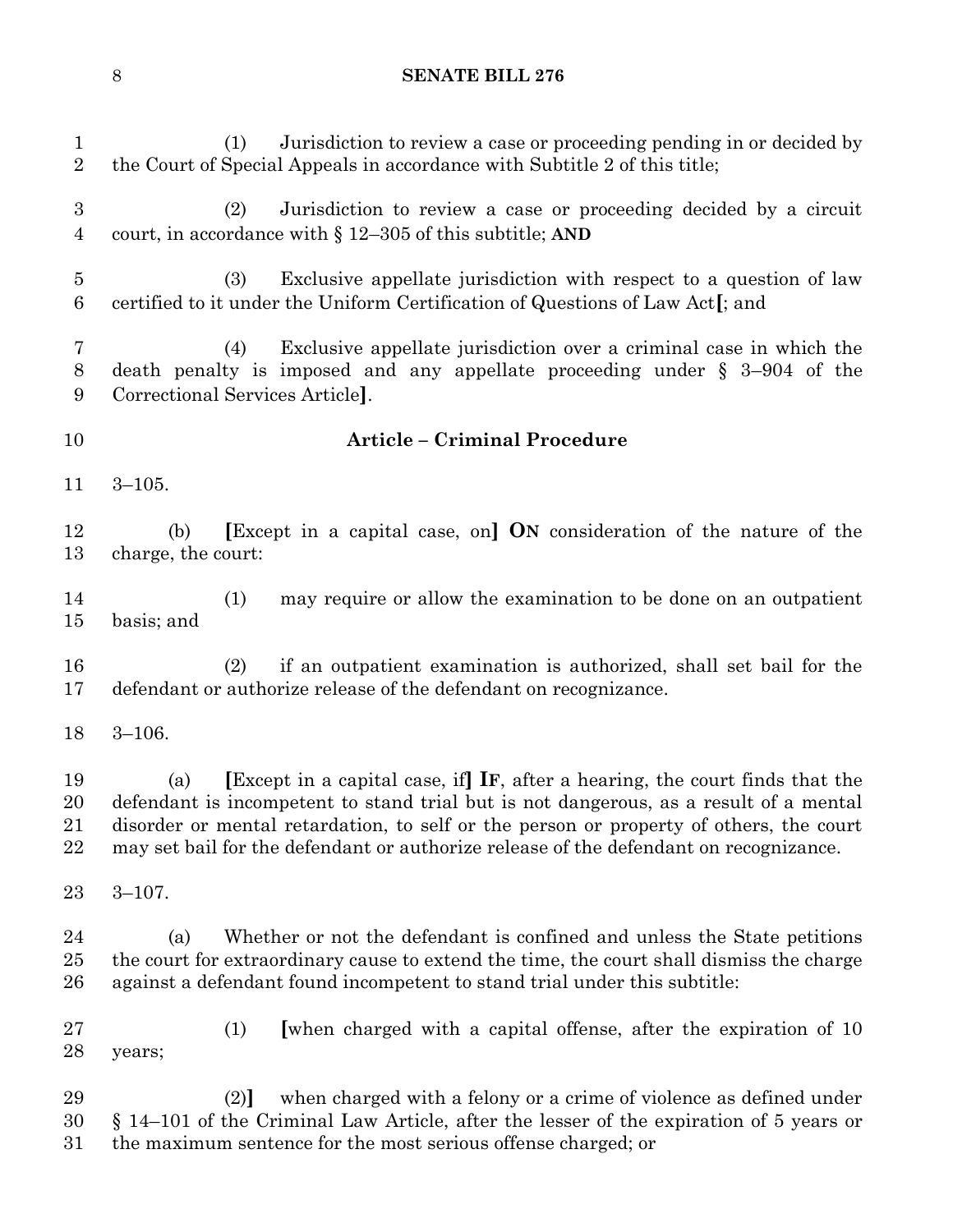| $\mathbf{1}$<br>$\overline{2}$<br>$\boldsymbol{3}$ | $(3)$ (2)<br>when charged with an offense not covered under paragraph<br>(1) $\lbrack 0r(2) \rbrack$ of this subsection, after the lesser of the expiration of 3 years or the<br>maximum sentence for the most serious offense charged. |  |  |  |  |  |  |
|----------------------------------------------------|-----------------------------------------------------------------------------------------------------------------------------------------------------------------------------------------------------------------------------------------|--|--|--|--|--|--|
| $\overline{4}$                                     | $4 - 204.$                                                                                                                                                                                                                              |  |  |  |  |  |  |
| 5<br>$6\phantom{.}6$                               | Except for a sentencing proceeding under $[\S 2-303 \text{ or}]$ $\S 2-304$ of the<br>(b)<br>Criminal Law Article:                                                                                                                      |  |  |  |  |  |  |
| 7<br>8                                             | the distinction between an accessory before the fact and a principal<br>(1)<br>is abrogated; and                                                                                                                                        |  |  |  |  |  |  |
| 9<br>10                                            | an accessory before the fact may be charged, tried, convicted, and<br>(2)<br>sentenced as a principal.                                                                                                                                  |  |  |  |  |  |  |
| 11                                                 | $5 - 101.$                                                                                                                                                                                                                              |  |  |  |  |  |  |
| 12<br>13                                           | A defendant may not be released on personal recognizance if the<br>$\left( \mathrm{c}\right)$<br>defendant is charged with:                                                                                                             |  |  |  |  |  |  |
| 14<br>15                                           | a crime listed in $\S$ 5–202(d) of this title after having been convicted<br>(1)<br>of a crime listed in § 5–202(d) of this title; or                                                                                                   |  |  |  |  |  |  |
| 16                                                 | (2)<br>a crime punishable by [death or] life imprisonment without parole.                                                                                                                                                               |  |  |  |  |  |  |
| 17                                                 | $7 - 101.$                                                                                                                                                                                                                              |  |  |  |  |  |  |
| 18                                                 | This title applies to a person convicted in any court in the State who is:                                                                                                                                                              |  |  |  |  |  |  |
| 19                                                 | confined under sentence of [death or] imprisonment; or<br>(1)                                                                                                                                                                           |  |  |  |  |  |  |
| 20                                                 | (2)<br>on parole or probation.                                                                                                                                                                                                          |  |  |  |  |  |  |
| 21                                                 | $7 - 103.$                                                                                                                                                                                                                              |  |  |  |  |  |  |
| 22<br>23<br>24                                     | Unless extraordinary cause is shown, in a case in which a<br>(b)<br>$\vert(1)\vert$<br>sentence of death has not been imposed, a petition under this subtitle may not be<br>filed more than 10 years after the sentence was imposed.    |  |  |  |  |  |  |
| $25\,$<br>26                                       | In a case in which a sentence of death has been imposed, Subtitle 2<br>$\vert(2)$<br>of this title governs the time of filing a petition.]                                                                                              |  |  |  |  |  |  |

7–107.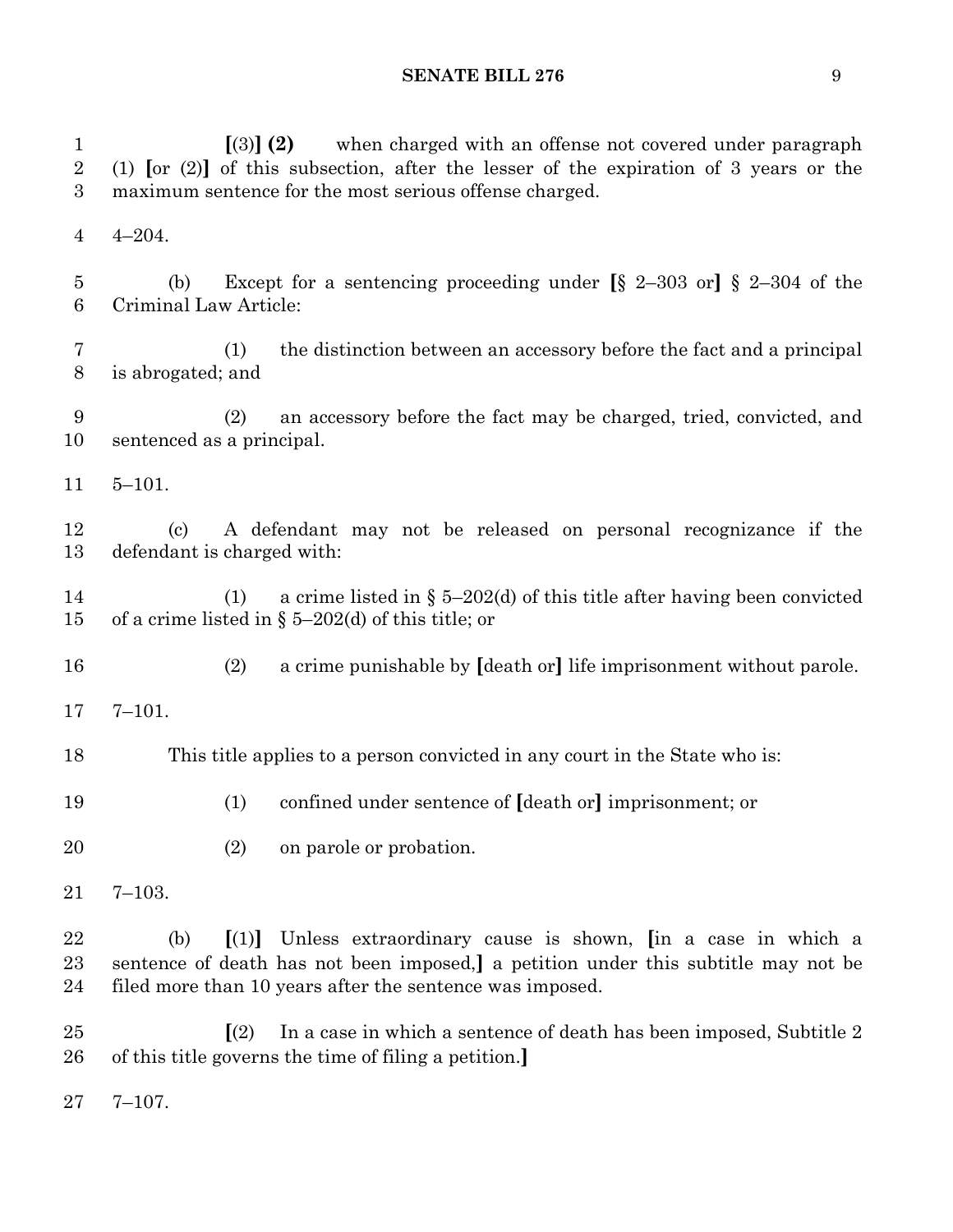| $\mathbf{1}$<br>$\overline{2}$<br>$\boldsymbol{3}$<br>4<br>5 | In a case in which a person challenges the validity of confinement<br>(b)<br>(1)<br>under a sentence of <i>death</i> or imprisonment by seeking the writ of habeas corpus or<br>the writ of coram nobis or by invoking a common law or statutory remedy other than<br>this title, a person may not appeal to the Court of Appeals or the Court of Special<br>Appeals. |  |  |  |  |  |
|--------------------------------------------------------------|-----------------------------------------------------------------------------------------------------------------------------------------------------------------------------------------------------------------------------------------------------------------------------------------------------------------------------------------------------------------------|--|--|--|--|--|
| 6<br>7                                                       | (2)<br>This subtitle does not bar an appeal to the Court of Special<br>Appeals:                                                                                                                                                                                                                                                                                       |  |  |  |  |  |
| 8<br>9                                                       | in a habeas corpus proceeding begun under $\S 9-110$ of this<br>(i)<br>article; or                                                                                                                                                                                                                                                                                    |  |  |  |  |  |
| 10<br>11<br>12<br>13<br>14                                   | in any other proceeding in which a writ of habeas corpus is<br>(ii)<br>sought for a purpose other than to challenge the legality of a conviction of a crime or<br>sentence of [death or] imprisonment for the conviction of the crime, including<br>confinement as a result of a proceeding under Title 4 of the Correctional Services<br>Article.                    |  |  |  |  |  |
| 15                                                           | $11 - 916.$                                                                                                                                                                                                                                                                                                                                                           |  |  |  |  |  |
| 16                                                           | There is a State Victims of Crime Fund.<br>(a)                                                                                                                                                                                                                                                                                                                        |  |  |  |  |  |
| 17                                                           | (b)<br>(1)<br>The Fund shall be used to pay for:                                                                                                                                                                                                                                                                                                                      |  |  |  |  |  |
| 18<br>19                                                     | (i)<br>carrying out Article 47 of the Maryland Declaration of<br>Rights;                                                                                                                                                                                                                                                                                              |  |  |  |  |  |
| 20<br>21<br>22                                               | carrying out the guidelines for the treatment and assistance<br>(ii)<br>for victims and witnesses of crimes and delinquent acts provided in $\S$ 11-1002 and<br>$11-1003$ of this title;                                                                                                                                                                              |  |  |  |  |  |
| 23<br>24                                                     | carrying out any laws enacted to benefit victims and<br>(iii)<br>witnesses of crimes and delinquent acts; and                                                                                                                                                                                                                                                         |  |  |  |  |  |
| $25\,$<br>26                                                 | supporting child advocacy centers established under §<br>(iv)<br>$11-923(h)$ of this subtitle.                                                                                                                                                                                                                                                                        |  |  |  |  |  |
| $27\,$                                                       | The Fund may pay for the administrative costs of the Fund.<br>(2)                                                                                                                                                                                                                                                                                                     |  |  |  |  |  |
| 28                                                           | The Board shall administer the Fund.<br>$\left( \mathrm{c}\right)$                                                                                                                                                                                                                                                                                                    |  |  |  |  |  |
| 29<br>30                                                     | Grants awarded by the Board shall be equitably distributed among all<br>(d)<br>purposes of the Fund described in subsection (b) of this section.                                                                                                                                                                                                                      |  |  |  |  |  |
| 31<br>$32\,$                                                 | (E)<br>FOR FISCAL YEAR 2015 AND EACH FISCAL YEAR THEREAFTER, THE<br>GOVERNOR SHALL INCLUDE IN THE ANNUAL BUDGET SUBMISSION \$500,000                                                                                                                                                                                                                                  |  |  |  |  |  |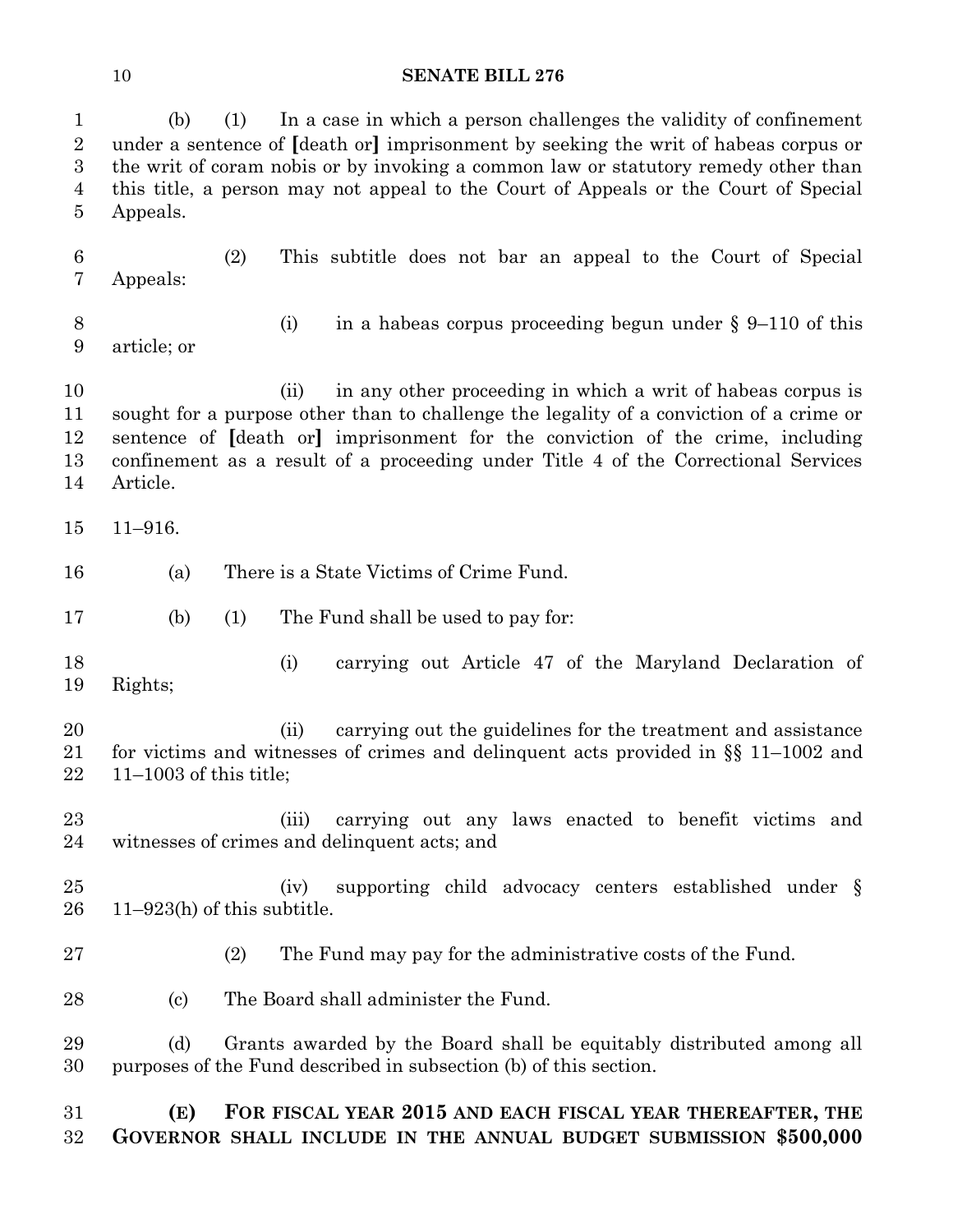## **FOR THE FUND, REDIRECTED FROM GENERAL FUND SAVINGS RESULTING FROM THE REPEAL OF THE DEATH PENALTY.**

### **Article – Criminal Law**

2–103.

 **[**(h) The commission of first degree murder of a viable fetus under this section, in conjunction with the commission of another first degree murder arising out of the same incident, does not constitute an aggravating circumstance subjecting a defendant to the death penalty under § 2–303(g)(ix) of this title.**]**

2–201.

 (b) (1) A person who commits a murder in the first degree is guilty of a felony and on conviction shall be sentenced to:

(i) **[**death;

(ii)**]** imprisonment for life without the possibility of parole; or

**[**(iii)**] (II)** imprisonment for life.

 (2) Unless a **[**sentence of death is imposed in compliance with § 2–202 of this subtitle and Subtitle 3 of this title, or a**]** sentence of imprisonment for life without the possibility of parole is imposed in compliance with § 2–203 of this subtitle and § 2–304 of this title, the sentence shall be imprisonment for life.

**[**2–202.

 (a) A defendant found guilty of murder in the first degree may be sentenced to death only if:

 (1) at least 30 days before trial, the State gave written notice to the defendant of:

(i) the State's intention to seek a sentence of death; and

 (ii) each aggravating circumstance on which the State intends to rely;

27 (2) (i) with respect to  $\S$  2-303(g) of this title, except for  $\S$  $28 \text{ }$  2–303(g)(1)(i) and (vii) of this title, the defendant was a principal in the first degree; or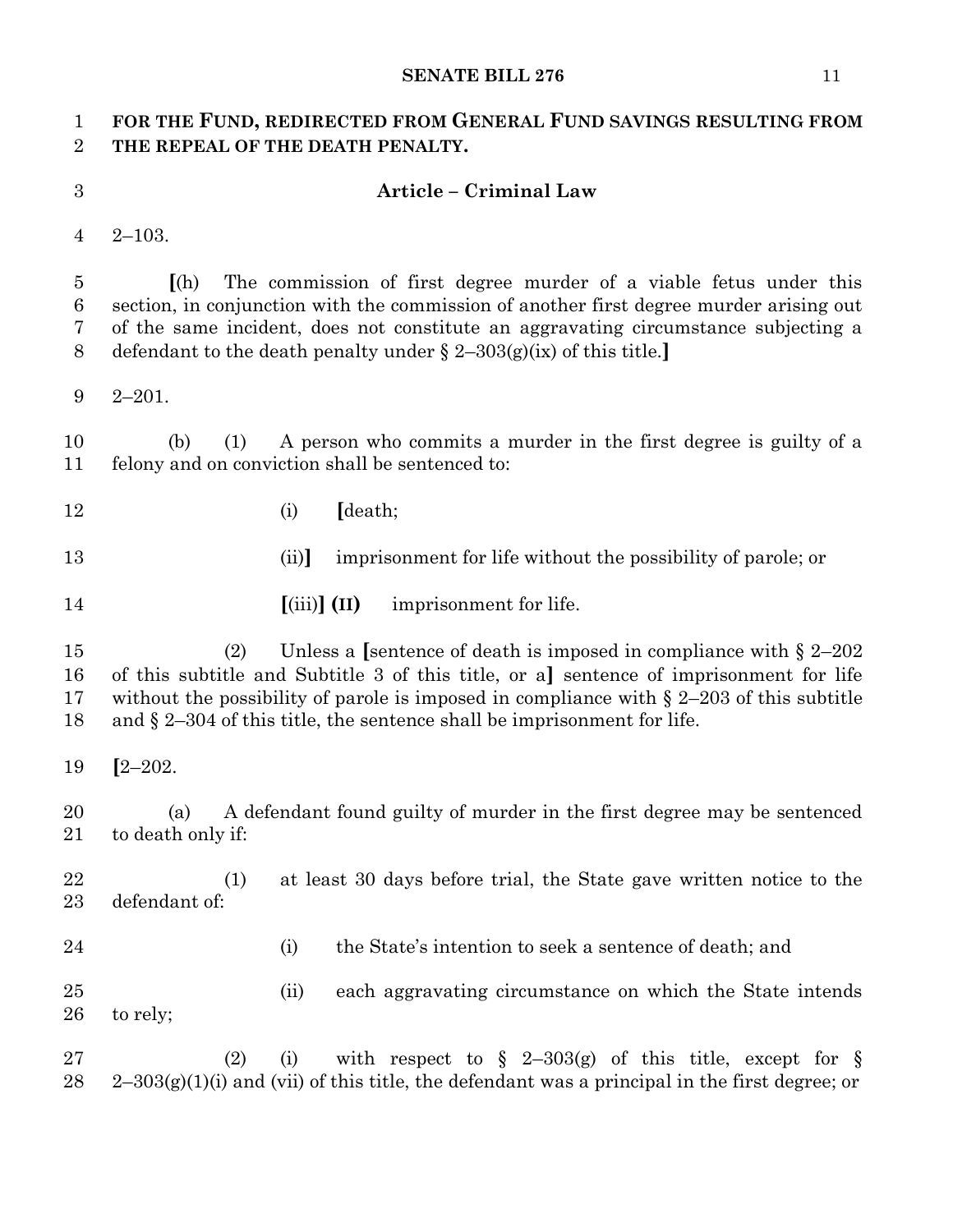| $\mathbf{1}$<br>$\overline{2}$<br>$\boldsymbol{3}$ | defendant was:              | (ii)     | with respect to $\S$ 2-303(g)(1)(i) of this title, a law<br>enforcement officer, as defined in $\S$ 2-303(a) of this title, was murdered and the                                                                                             |
|----------------------------------------------------|-----------------------------|----------|----------------------------------------------------------------------------------------------------------------------------------------------------------------------------------------------------------------------------------------------|
| 4                                                  |                             |          | a principal in the first degree; or<br>1.                                                                                                                                                                                                    |
| $\overline{5}$                                     |                             |          | 2.<br>a principal in the second degree who:                                                                                                                                                                                                  |
| $6\phantom{.}6$<br>7                               |                             |          | willfully, deliberately,<br>A.<br>and with premeditation<br>intended the death of the law enforcement officer;                                                                                                                               |
| $8\,$                                              |                             |          | Β.<br>was a major participant in the murder; and                                                                                                                                                                                             |
| 9<br>10                                            | murder;                     |          | C.<br>was actually present at the time and place of the                                                                                                                                                                                      |
| 11                                                 | (3)                         |          | the State presents the court or jury with:                                                                                                                                                                                                   |
| 12<br>13                                           | to the act of murder;       | (i)      | biological evidence or DNA evidence that links the defendant                                                                                                                                                                                 |
| 14<br>15                                           | defendant to the murder; or | (ii)     | a video taped, voluntary interrogation and confession of the                                                                                                                                                                                 |
| 16<br>17                                           | the murder; and             | (iii)    | a video recording that conclusively links the defendant to                                                                                                                                                                                   |
| 18<br>19                                           | (4)<br>title.               |          | the sentence of death is imposed in accordance with $\S 2-303$ of this                                                                                                                                                                       |
| 20                                                 | (b)<br>(1)                  |          | In this subsection, a defendant is "mentally retarded" if:                                                                                                                                                                                   |
| 21<br>22<br>$23\,$                                 |                             | $\rm(i)$ | the defendant had significantly below average intellectual<br>functioning, as shown by an intelligence quotient of 70 or below on an individually<br>administered intelligence quotient test and an impairment in adaptive behavior; and     |
| 24<br>$25\,$                                       | years.                      | (ii)     | the mental retardation was manifested before the age of 22                                                                                                                                                                                   |
| 26<br>$27\,$<br>28                                 | (2)                         |          | A defendant may not be sentenced to death, but shall be sentenced<br>to imprisonment for life without the possibility of parole subject to the requirements of<br>$\S$ 2–203(1) of this subtitle or imprisonment for life, if the defendant: |
| 29                                                 |                             | (i)      | was under the age of 18 years at the time of the murder; or                                                                                                                                                                                  |
| 30<br>$31\,$                                       |                             | (ii)     | proves by a preponderance of the evidence that at the time of<br>the murder the defendant was mentally retarded.                                                                                                                             |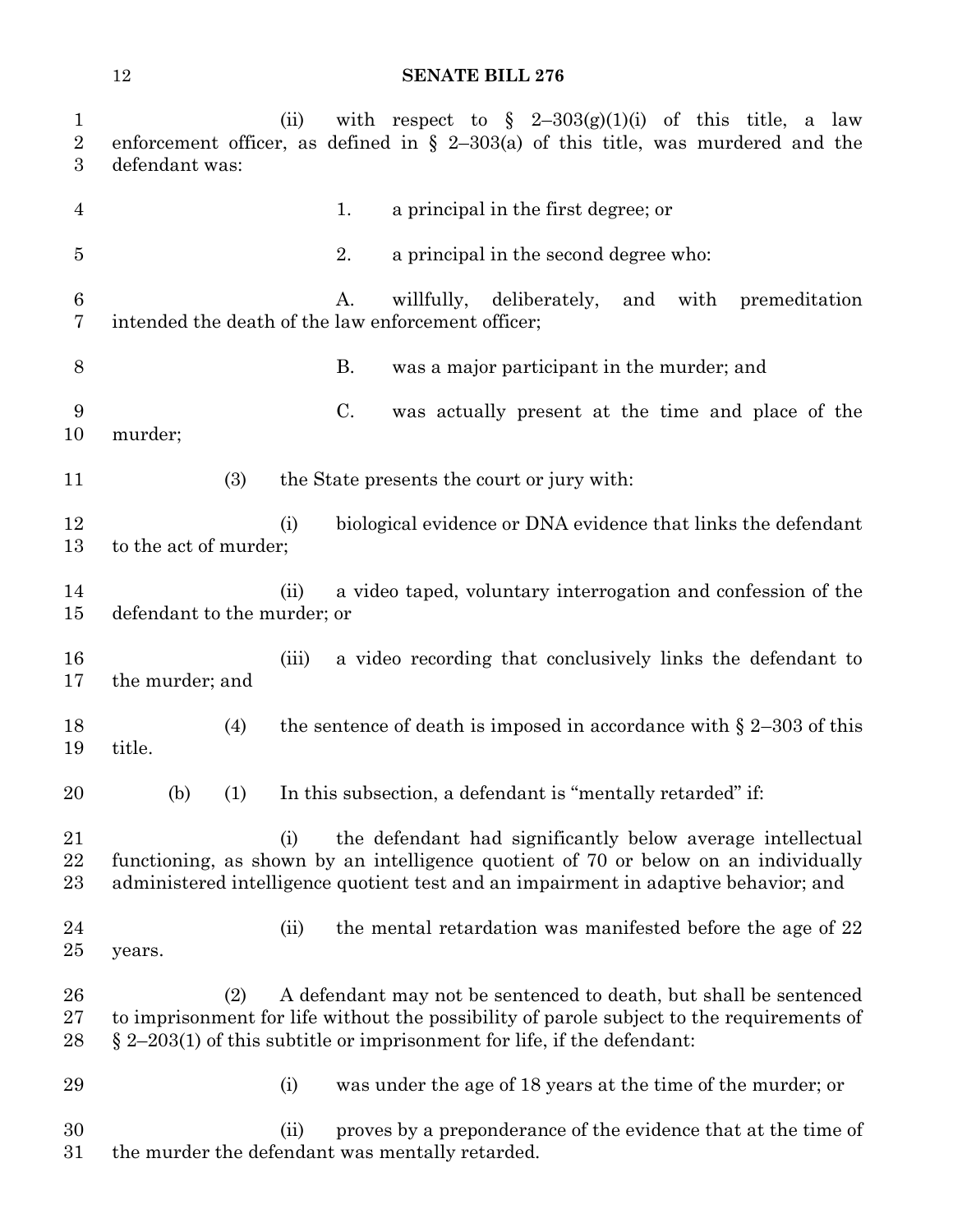(c) A defendant may not be sentenced to death, but shall be sentenced to imprisonment for life without the possibility of parole subject to the requirements of § 2–203(1) of this subtitle or imprisonment for life, if the State relies solely on evidence provided by eyewitnesses.**] [**2–301. (a) The State's Attorney shall file with the Clerk of the Court of Appeals a copy of each: (1) notice of intent to seek a sentence of death; and (2) withdrawal of notice of intent to seek a sentence of death. (b) The failure of a State's Attorney to give timely notice to the Clerk of the Court of Appeals under subsection (a)(1) of this section does not affect the validity of a notice of intent to seek a sentence of death that is served on the defendant in a timely manner.**] [**2–303. (a) (1) In this section the following words have the meanings indicated. (2) (i) "Correctional facility" has the meaning stated in § 1–101 of this article. 18 (ii) "Correctional facility" includes: 1. an institution for the confinement or detention of juveniles charged with or adjudicated as being delinquent; and 2. a hospital in which a person is confined under an order of a court exercising criminal jurisdiction. (3) (i) "Law enforcement officer" means a law enforcement officer as defined under the Law Enforcement Officers' Bill of Rights, § 3–101 of the Public Safety Article. 26 (ii) "Law enforcement officer" includes: 27 1. a law enforcement officer of a jurisdiction outside of the State; 29 2. an officer serving in a probationary status; 3. a parole and probation officer; and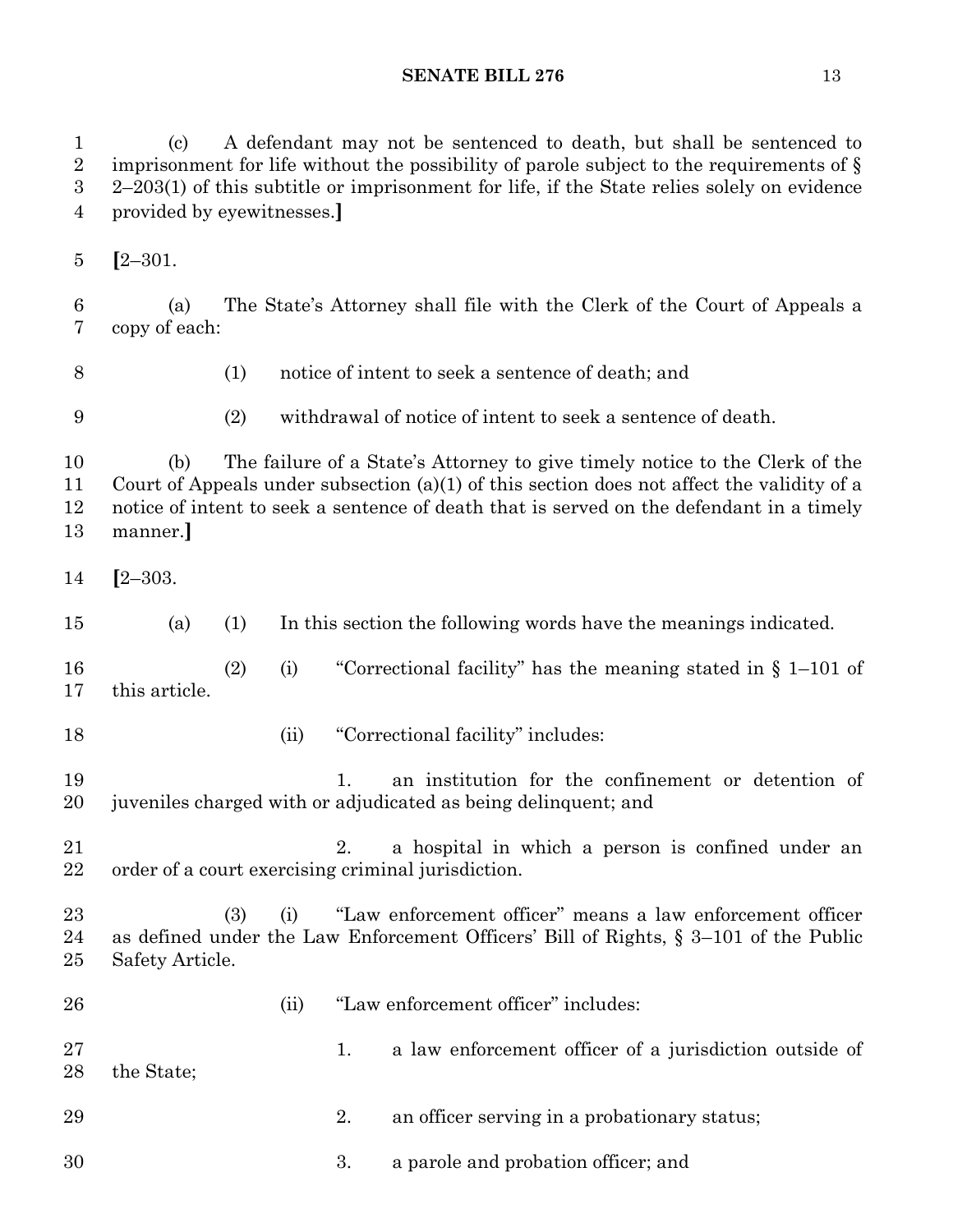4. a law enforcement officer while privately employed as a security officer or special police officer under Title 3, Subtitle 3 of the Public Safety Article if the law enforcement officer is wearing the uniform worn while acting in an official capacity or is displaying prominently the officer's official badge or other insignia of office.

6 (b) If the State gave notice under  $\S$  2-202(a)(1) of this title, a separate sentencing proceeding shall be held as soon as practicable after a defendant is found guilty of murder in the first degree to determine whether the defendant shall be sentenced to death.

 (c) The sentencing proceeding under subsection (b) of this section shall be conducted:

12 (1) before the jury that determined the defendant's guilt;

(2) before a jury impaneled for purposes of the proceeding if:

14 (i) the defendant was convicted based on a guilty plea;

 (ii) the defendant was convicted after a trial by a court sitting without a jury;

 (iii) the court, for good cause, discharged the jury that convicted the defendant; or

 (iv) a court of competent jurisdiction remanded the case for resentencing following a review of the original sentence of death; or

 (3) before the court, if the defendant waives a jury sentencing proceeding.

 (d) (1) A judge shall appoint at least two alternate jurors when impaneling a jury for any proceeding:

 (i) in which the defendant is being tried for a crime for which the death penalty may be imposed; or

27 (ii) that is held under this section.

 (2) The alternate jurors shall be retained throughout the proceedings under any restrictions that the judge imposes.

 (3) Subject to paragraph (4) of this subsection, if a juror dies, is disqualified, becomes incapacitated, or is discharged for any other reason before the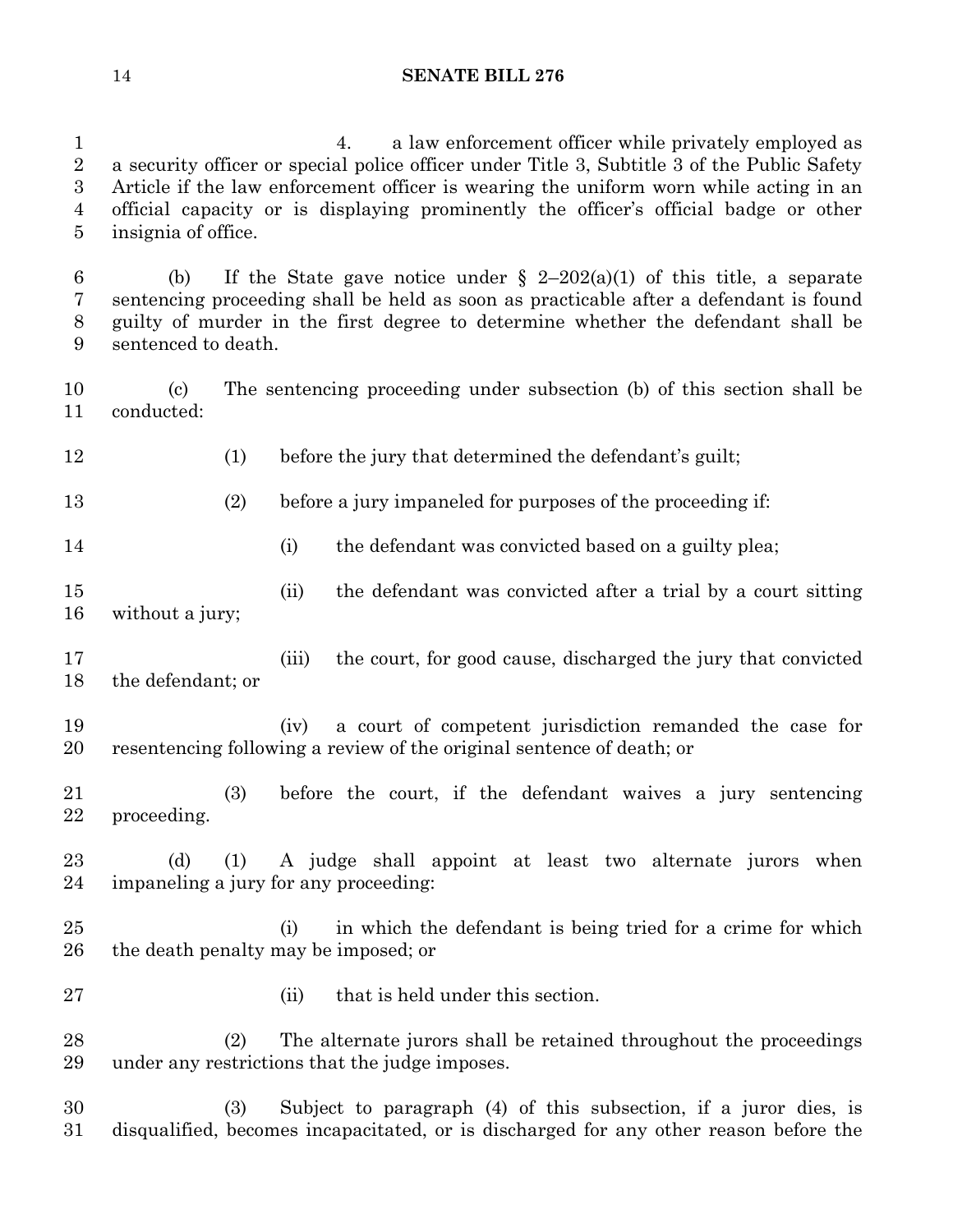jury begins its deliberations on sentencing, an alternate juror becomes a juror in the order selected, and serves in all respects as a juror selected on the regular trial panel. (4) An alternate juror may not replace a juror who is discharged during the actual deliberations of the jury on the guilt or innocence of the defendant or on sentencing. (e) (1) The following type of evidence is admissible in a sentencing proceeding: (i) evidence relating to a mitigating circumstance that is listed under subsection (h) of this section; (ii) evidence relating to an aggravating circumstance: 11 1. that is listed under subsection (g) of this section; and 12 2. of which the State provided notice under §  $2-202(a)(1)(ii)$  of this title; 14 (iii) evidence of a prior criminal conviction, guilty plea, plea of nolo contendere, or the absence of any prior convictions or pleas, to the same extent that the evidence would be admissible in other sentencing procedures; (iv) subject to paragraph (2) of this subsection, any presentence investigation report; and 19 (v) any other evidence the court finds to have probative value and relevance to sentencing, if the defendant has a fair opportunity to rebut any statement. (2) A recommendation in a presentence investigation report as to a sentence is not admissible in a sentencing proceeding. (3) The State and the defendant or counsel for the defendant may present argument for or against the sentence of death. (f) (1) After the evidence is presented to the jury in the sentencing proceeding, the court shall: (i) give any appropriate instructions allowed by law; and 29 (ii) instruct the jury as to: 1. the findings that the jury must make to determine whether the defendant shall be sentenced to death, imprisonment for life without the

possibility of parole, or imprisonment for life; and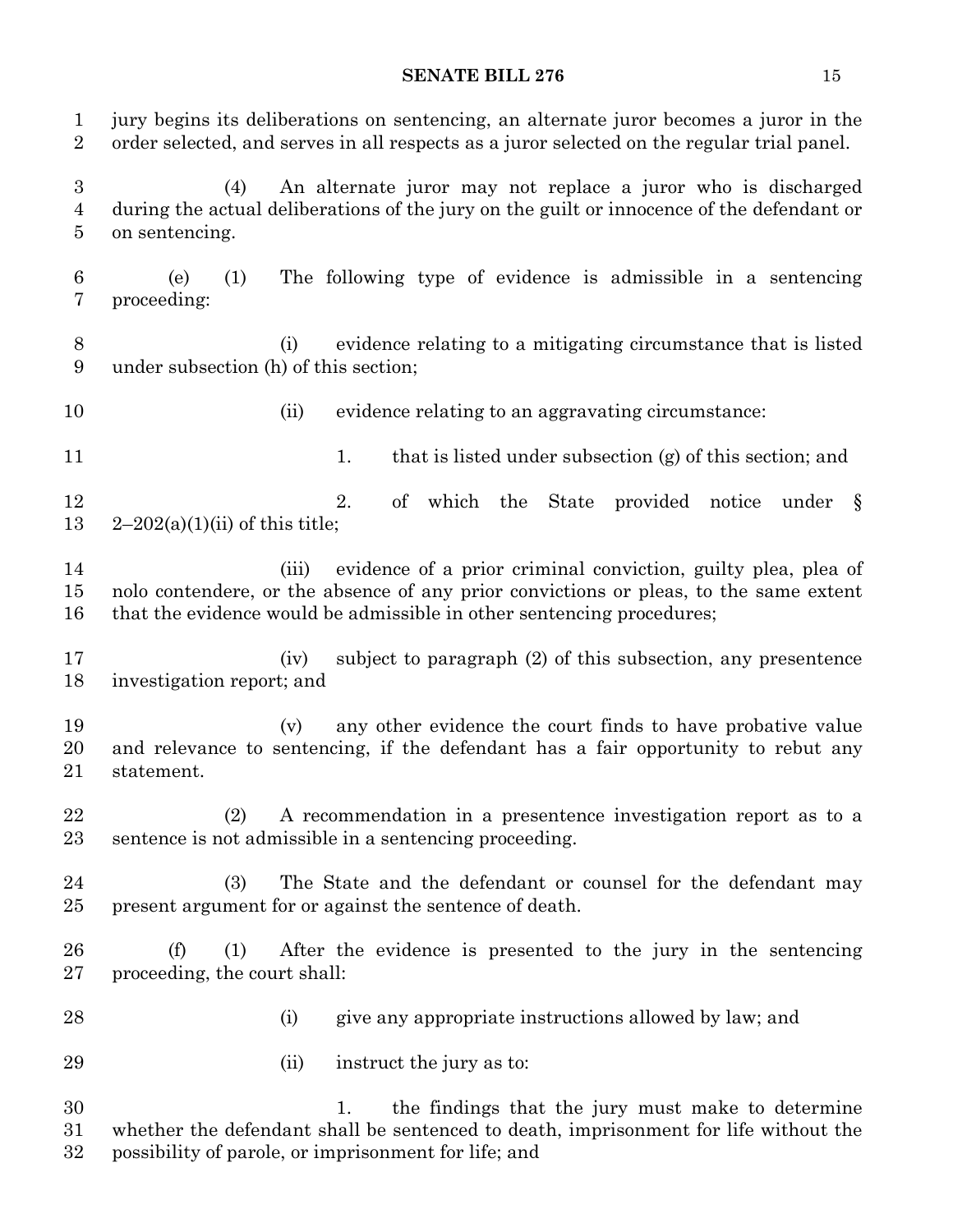| $\mathbf{1}$<br>$\sqrt{2}$   | the burden of proof applicable to the findings under<br>2.<br>subsection $(g)(2)$ or $(i)(1)$ and $(2)$ of this section.                                                                                            |  |  |  |  |  |
|------------------------------|---------------------------------------------------------------------------------------------------------------------------------------------------------------------------------------------------------------------|--|--|--|--|--|
| $\sqrt{3}$<br>$\overline{4}$ | The court may not instruct the jury that the jury is to assume that<br>(2)<br>a sentence of life imprisonment is for the natural life of the defendant.                                                             |  |  |  |  |  |
| $\overline{5}$<br>$\,6$<br>7 | In determining a sentence under subsection (b) of this section, the<br>(1)<br>(g)<br>court or jury first shall consider whether any of the following aggravating<br>circumstances exists beyond a reasonable doubt: |  |  |  |  |  |
| $8\,$<br>$9\,$               | one or more persons committed the murder of a law<br>(i)<br>enforcement officer while the officer was performing the officer's duties;                                                                              |  |  |  |  |  |
| 10<br>11                     | the defendant committed the murder while confined in a<br>(ii)<br>correctional facility;                                                                                                                            |  |  |  |  |  |
| 12<br>13<br>14               | (iii)<br>the defendant committed the murder in furtherance of an<br>escape from, an attempt to escape from, or an attempt to evade lawful arrest, custody,<br>or detention by:                                      |  |  |  |  |  |
| 15                           | a guard or officer of a correctional facility; or<br>1.                                                                                                                                                             |  |  |  |  |  |
| 16                           | a law enforcement officer;<br>2.                                                                                                                                                                                    |  |  |  |  |  |
| 17<br>18                     | the victim was taken or attempted to be taken in the course<br>(iv)<br>of an abduction, kidnapping, or an attempt to abduct or kidnap;                                                                              |  |  |  |  |  |
| 19<br>20                     | the victim was a child abducted in violation of $\S$ 3-503(a)(1)<br>(v)<br>of this article;                                                                                                                         |  |  |  |  |  |
| 21<br>22                     | the defendant committed the murder under an agreement or<br>(vi)<br>contract for remuneration or promise of remuneration to commit the murder;                                                                      |  |  |  |  |  |
| 23<br>24<br>25               | (vii) the defendant employed or engaged another to commit the<br>murder and the murder was committed under an agreement or contract for<br>remuneration or promise of remuneration;                                 |  |  |  |  |  |
| 26<br>27                     | (viii) the defendant committed the murder while under a sentence<br>of death or imprisonment for life;                                                                                                              |  |  |  |  |  |
| 28<br>29                     | the defendant committed more than one murder in the first<br>(ix)<br>degree arising out of the same incident; or                                                                                                    |  |  |  |  |  |
| 30<br>31                     | the defendant committed the murder while committing, or<br>(x)<br>attempting to commit:                                                                                                                             |  |  |  |  |  |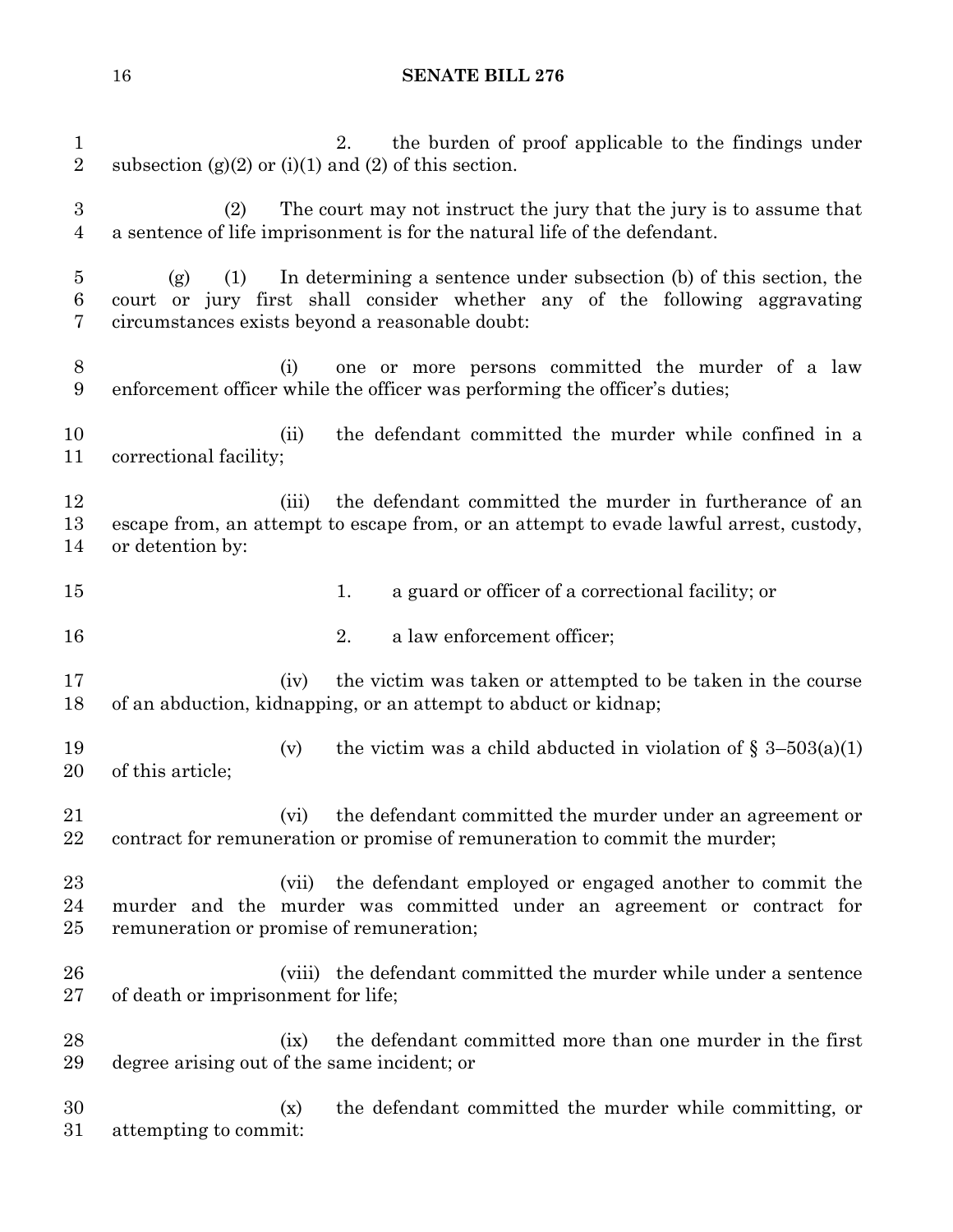| $\mathbf{1}$   |                            |        | 1.<br>arson in the first degree;                                                                                         |  |
|----------------|----------------------------|--------|--------------------------------------------------------------------------------------------------------------------------|--|
| $\overline{2}$ |                            |        | 2.<br>carjacking or armed carjacking;                                                                                    |  |
| 3              |                            |        | 3.<br>rape in the first degree;                                                                                          |  |
| 4              |                            |        | robbery under $\S 3-402$ or $\S 3-403$ of this article; or<br>4.                                                         |  |
| $\overline{5}$ |                            |        | sexual offense in the first degree.<br>5.                                                                                |  |
| 6<br>7         | (2)                        |        | If the court or jury does not find that one or more of the<br>aggravating circumstances exist beyond a reasonable doubt: |  |
| 8              |                            | (i)    | it shall state that conclusion in writing; and                                                                           |  |
| 9              |                            | (ii)   | a death sentence may not be imposed.                                                                                     |  |
| 10             | (h)<br>(1)                 |        | In this subsection, "crime of violence" means:                                                                           |  |
| 11             |                            | (i)    | abduction;                                                                                                               |  |
| 12             |                            | (ii)   | arson in the first degree;                                                                                               |  |
| 13             |                            | (iii)  | carjacking or armed carjacking;                                                                                          |  |
| 14             |                            | (iv)   | escape in the first degree;                                                                                              |  |
| 15             |                            | (v)    | kidnapping;                                                                                                              |  |
| 16             |                            | (vi)   | mayhem;                                                                                                                  |  |
| 17             |                            | (vii)  | murder;                                                                                                                  |  |
| 18             |                            | (viii) | rape in the first or second degree;                                                                                      |  |
| 19             |                            | (ix)   | robbery under § 3-402 or § 3-403 of this article;                                                                        |  |
| 20             |                            | (x)    | sexual offense in the first or second degree;                                                                            |  |
| 21             |                            | (xi)   | manslaughter other than involuntary manslaughter;                                                                        |  |
| 22<br>23       | (xi) of this paragraph; or | (xii)  | an attempt to commit any crime listed in items (i) through                                                               |  |
| 24             |                            | (xiii) | the use of a handgun in the commission of a felony or other                                                              |  |

crime of violence.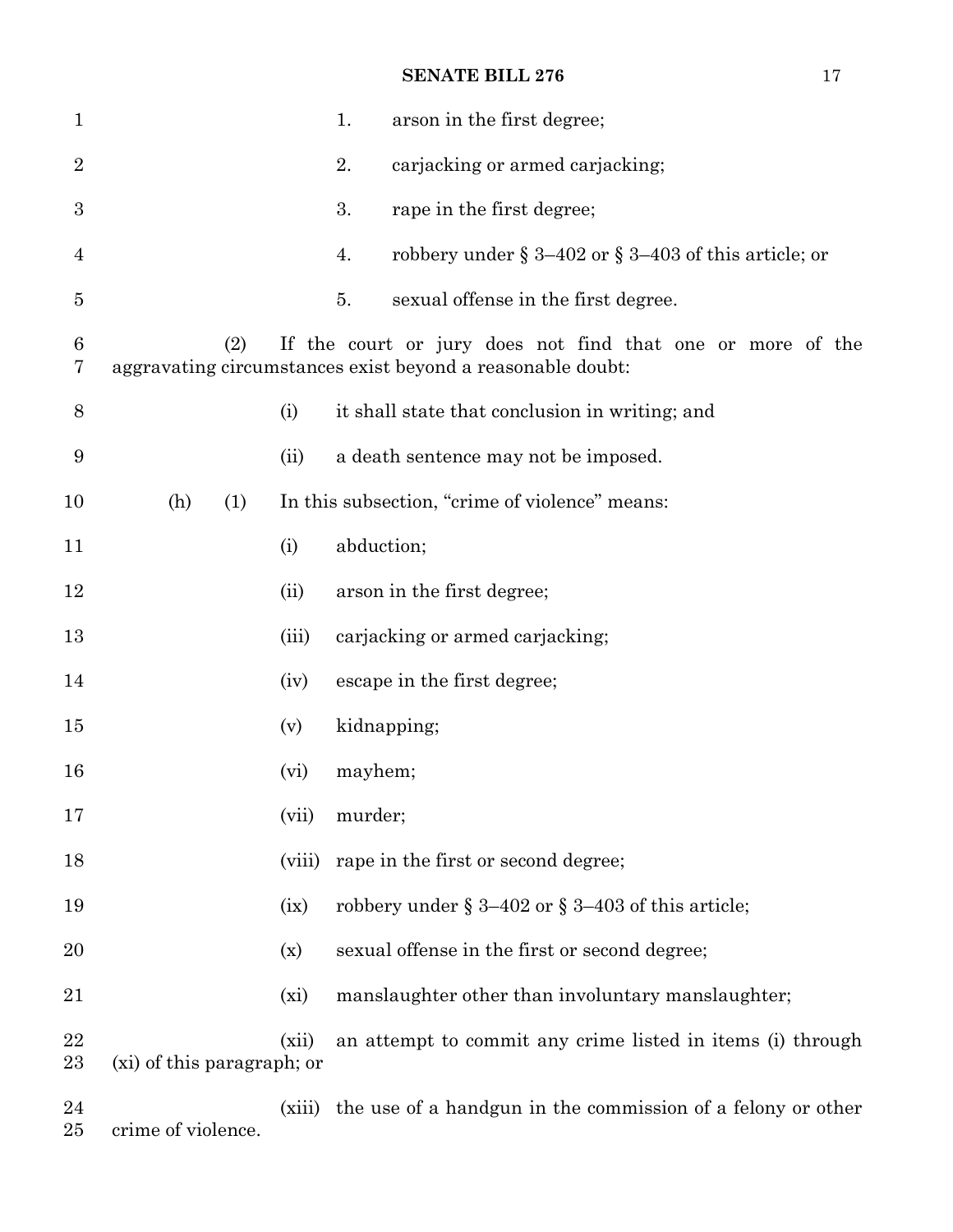| $\mathbf{1}$<br>$\overline{2}$<br>$\boldsymbol{3}$<br>4 | If the court or jury finds beyond a reasonable doubt that one or<br>(2)<br>more of the aggravating circumstances under subsection (g) of this section exists, it<br>then shall consider whether any of the following mitigating circumstances exists based<br>on a preponderance of the evidence: |       |    |                                                                                                                                                                                                                                                                                                           |  |  |
|---------------------------------------------------------|---------------------------------------------------------------------------------------------------------------------------------------------------------------------------------------------------------------------------------------------------------------------------------------------------|-------|----|-----------------------------------------------------------------------------------------------------------------------------------------------------------------------------------------------------------------------------------------------------------------------------------------------------------|--|--|
| $\overline{5}$                                          |                                                                                                                                                                                                                                                                                                   | (i)   |    | the defendant previously has not:                                                                                                                                                                                                                                                                         |  |  |
| 6                                                       |                                                                                                                                                                                                                                                                                                   |       | 1. | been found guilty of a crime of violence;                                                                                                                                                                                                                                                                 |  |  |
| 7<br>8                                                  | charge of a crime of violence; or                                                                                                                                                                                                                                                                 |       | 2. | entered a guilty plea or a plea of nolo contendere to a                                                                                                                                                                                                                                                   |  |  |
| 9<br>10                                                 | violence;                                                                                                                                                                                                                                                                                         |       | 3. | received probation before judgment for a crime of                                                                                                                                                                                                                                                         |  |  |
| 11<br>12                                                |                                                                                                                                                                                                                                                                                                   | (ii)  |    | the victim was a participant in the conduct of the defendant<br>or consented to the act that caused the victim's death;                                                                                                                                                                                   |  |  |
| 13<br>14<br>15                                          | the prosecution;                                                                                                                                                                                                                                                                                  | (iii) |    | the defendant acted under substantial duress, domination,<br>or provocation of another, but not so substantial as to constitute a complete defense to                                                                                                                                                     |  |  |
| 16<br>17<br>18<br>19                                    |                                                                                                                                                                                                                                                                                                   | (iv)  |    | the murder was committed while the capacity of the<br>defendant to appreciate the criminality of the defendant's conduct or to conform that<br>conduct to the requirements of law was substantially impaired due to emotional<br>disturbance, mental disorder, or mental incapacity;                      |  |  |
| 20<br>21                                                | murder;                                                                                                                                                                                                                                                                                           | (v)   |    | the defendant was of a youthful age at the time of the                                                                                                                                                                                                                                                    |  |  |
| 22<br>$23\,$                                            | the victim's death;                                                                                                                                                                                                                                                                               | (vi)  |    | the act of the defendant was not the sole proximate cause of                                                                                                                                                                                                                                              |  |  |
| 24<br>25                                                |                                                                                                                                                                                                                                                                                                   | (vii) |    | it is unlikely that the defendant will engage in further<br>criminal activity that would be a continuing threat to society; or                                                                                                                                                                            |  |  |
| 26<br>$27\,$                                            | writing as a mitigating circumstance in the case.                                                                                                                                                                                                                                                 |       |    | (viii) any other fact that the court or jury specifically sets forth in                                                                                                                                                                                                                                   |  |  |
| 28<br>29<br>30<br>31                                    | (1)<br>(i)                                                                                                                                                                                                                                                                                        |       |    | If the court or jury finds that one or more of the mitigating<br>circumstances under subsection (h) of this section exists, it shall determine by a<br>preponderance of the evidence whether the aggravating circumstances under<br>subsection (g) of this section outweigh the mitigating circumstances. |  |  |
| 32                                                      | (2)                                                                                                                                                                                                                                                                                               |       |    | If the court or jury finds that the aggravating circumstances:                                                                                                                                                                                                                                            |  |  |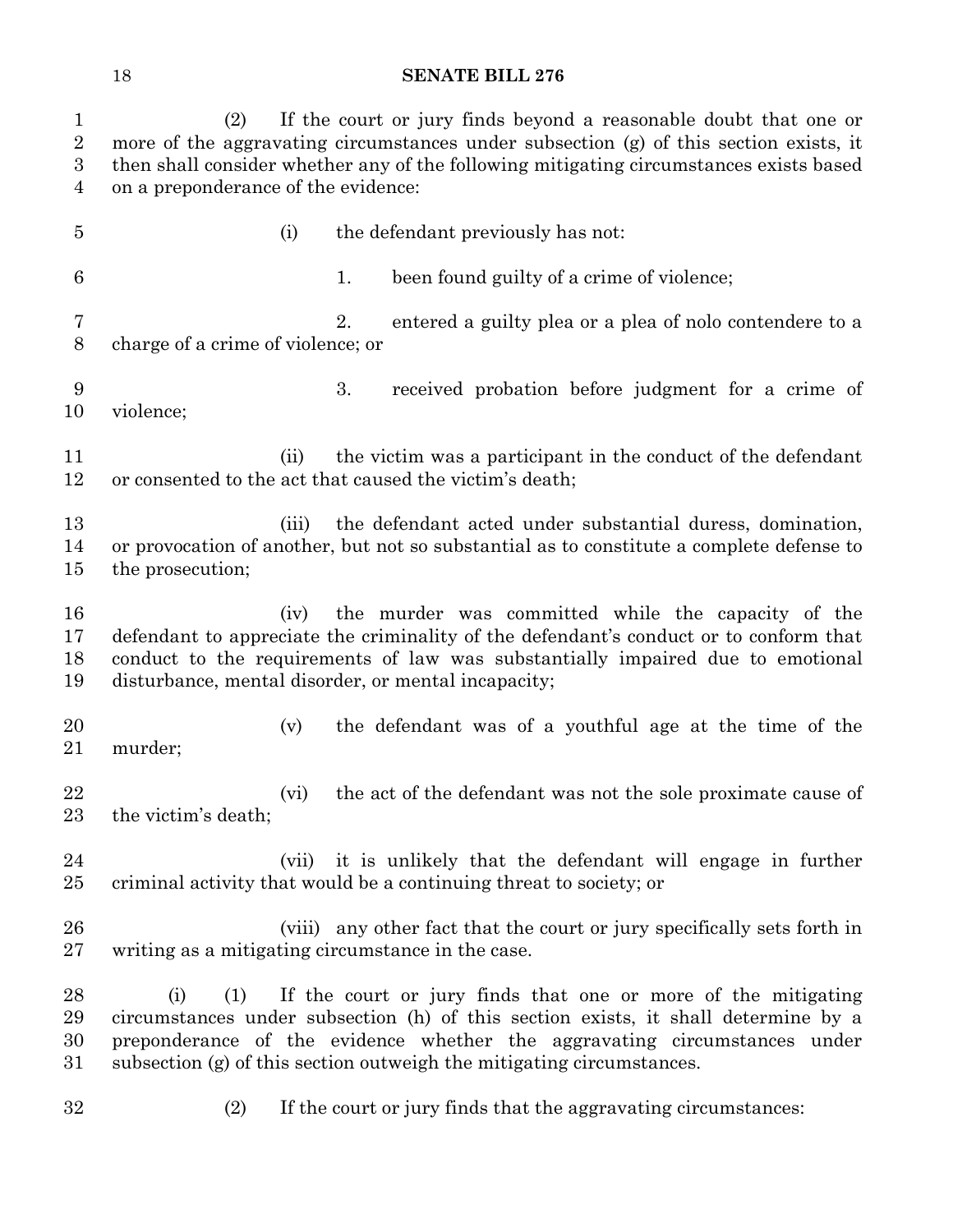(i) outweigh the mitigating circumstances, a death sentence shall be imposed; or (ii) do not outweigh the mitigating circumstances, a death sentence may not be imposed. (3) If the determination is by a jury, a decision to impose a death sentence must be unanimous and shall be signed by the jury foreperson. (4) A court or jury shall put its determination in writing and shall state specifically: (i) each aggravating circumstance found; 10 (ii) each mitigating circumstance found; (iii) whether any aggravating circumstances found under subsection (g) of this section outweigh the mitigating circumstances found under subsection (h) of this section; (iv) whether the aggravating circumstances found under subsection (g) of this section do not outweigh the mitigating circumstances found under subsection (h) of this section; and (v) the sentence determined under subsection (g)(2) of this section or paragraphs (1) and (2) of this subsection. (j) (1) If a jury determines that a death sentence shall be imposed under the provisions of this section, the court shall impose a death sentence. (2) If, within a reasonable time, the jury is unable to agree as to whether a death sentence shall be imposed, the court may not impose a death sentence. (3) If the sentencing proceeding is conducted before a court without a jury, the court shall determine whether a death sentence shall be imposed under the provisions of this section. (4) If the court or jury determines that a death sentence may not be 28 imposed and the State gave notice under  $\S 2-203(1)$  of this title, a determination shall be made concerning imprisonment for life without the possibility of parole under § 2–304 of this subtitle. (5) If the court or jury determines that a death sentence may not be imposed and if the State did not give notice under § 2–203(1) of this title, the court

shall impose a sentence of imprisonment for life.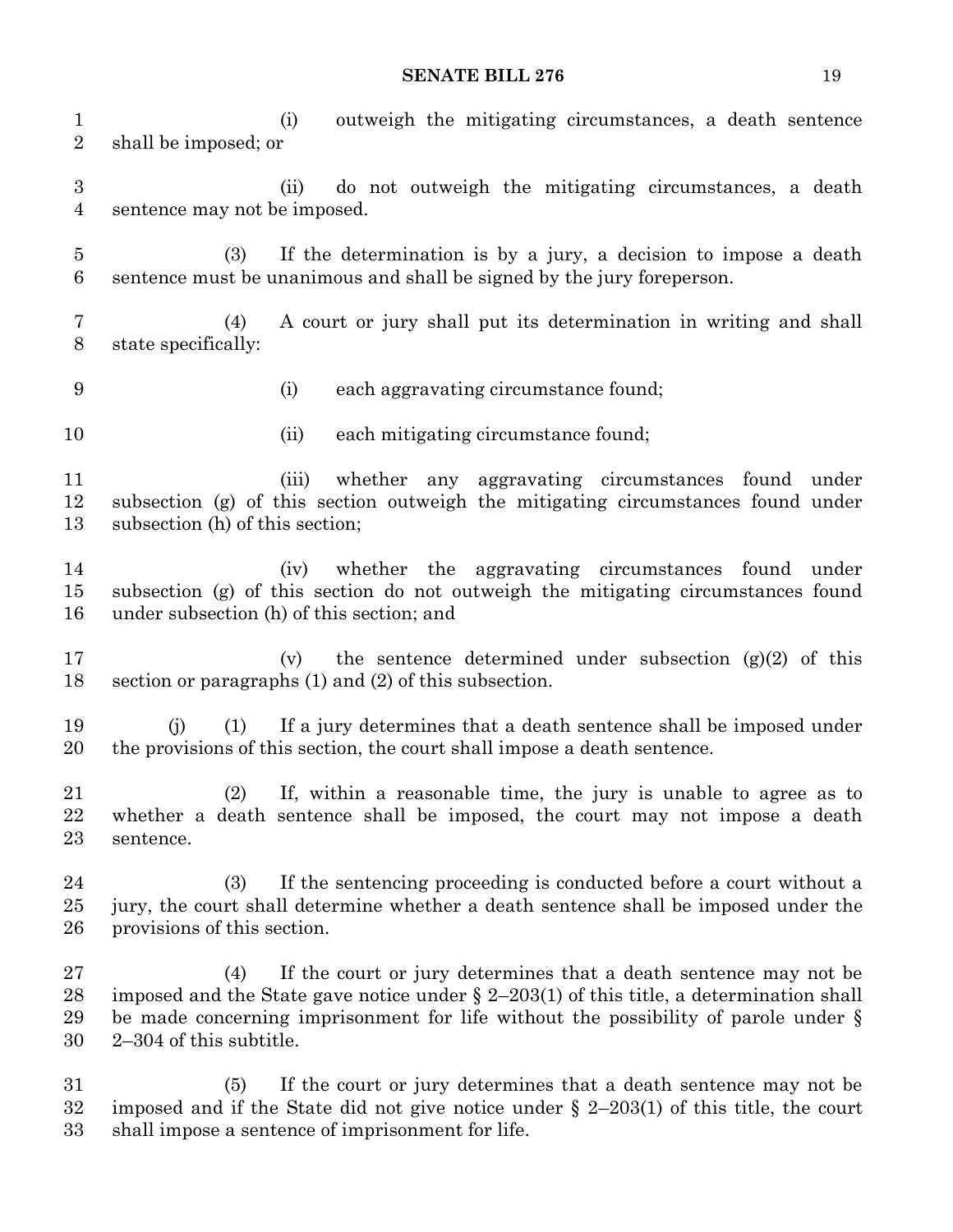| <b>SENATE BILL 276</b> |
|------------------------|
|                        |

| I<br>×<br>۰, |
|--------------|

 $(k)$  (1) Immediately after the imposition of a death sentence:

 (i) the clerk of the court in which sentence is imposed, if different from the court where the indictment or information was filed, shall certify the proceedings to the clerk of the court where the indictment or information was filed; and

 (ii) the clerk of the court where the indictment or information was filed shall copy the docket entries in the inmate's case, sign the copies, and deliver them to the Governor.

 (2) The docket entries shall show fully the sentence of the court and the date that the sentence was entered.

 (l) If the defendant is sentenced to death, the court before which the defendant is tried and convicted shall sentence the defendant to death by intravenous administration of a lethal quantity of an ultrashort–acting barbiturate or other similar drug in combination with a chemical paralytic agent.**]**

2–304.

 (a) **[**(1)**]** If the State gave notice under § 2–203(1) of this title, **[**but did not give notice of intent to seek the death penalty under § 2–202(a)(1) of this title,**]** the court shall conduct a separate sentencing proceeding as soon as practicable after the defendant is found guilty of murder in the first degree to determine whether the defendant shall be sentenced to imprisonment for life without the possibility of parole or to imprisonment for life.

 $\left[$  (2) If the State gave notice under both §§ 2–202(a)(1) and 2–203(1) of this title, but the court or jury determines that the death sentence may not be imposed, that court or jury shall determine whether the defendant shall be sentenced to imprisonment for life without the possibility of parole or to imprisonment for life.**]**

- 2–305.
- The Court of Appeals may adopt:

 (1) rules of procedure to govern the conduct of sentencing proceedings under **[**§§ 2–303 and 2–304**] § 2–304** of this subtitle; and

 (2) forms for a court or jury to use in making written findings and sentence determinations.

**[**Subtitle 4. Review by Court of Appeals.**]**

**[**2–401.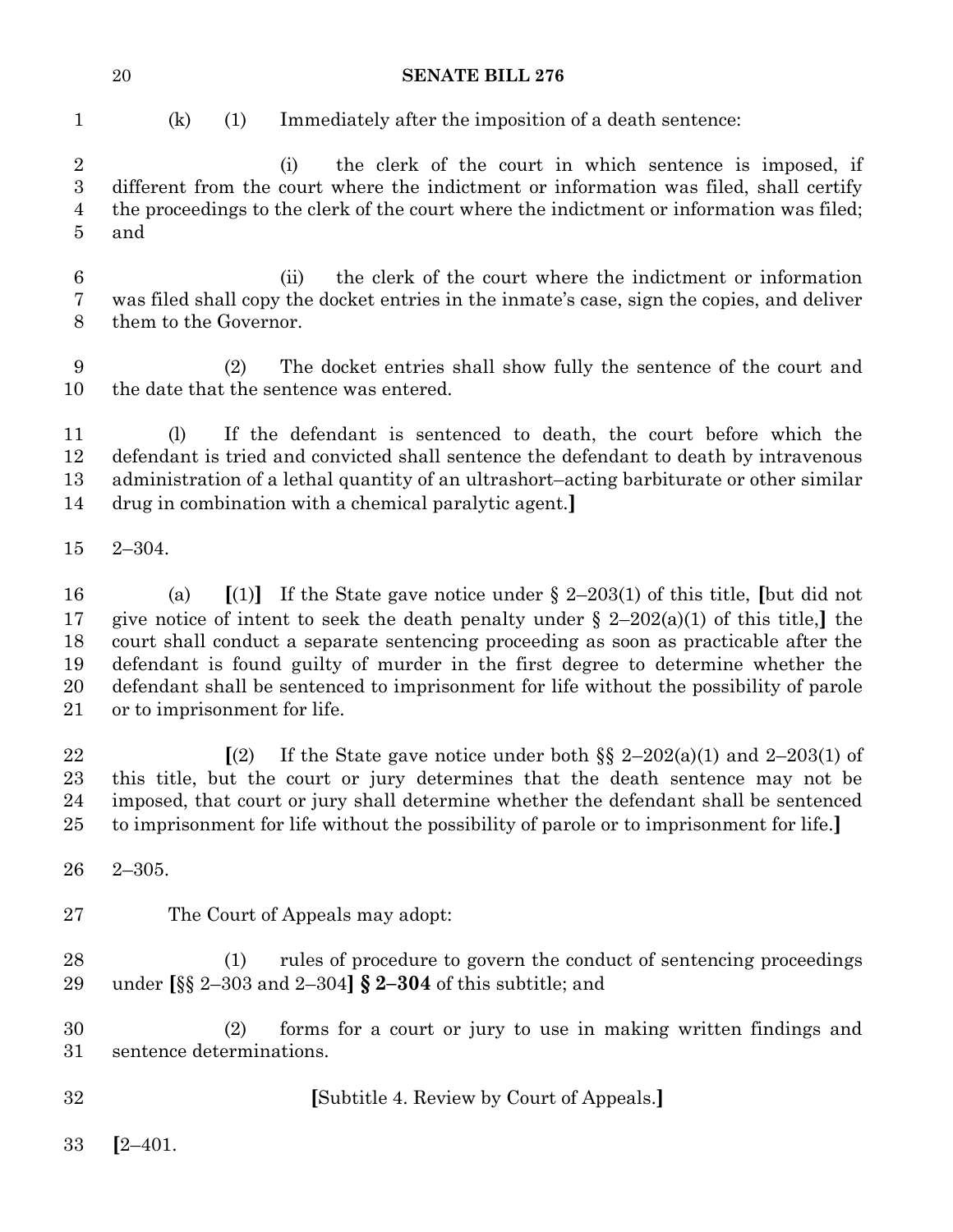(a) (1) After a death sentence is imposed and the judgment becomes final, the Court of Appeals shall review the sentence on the record. (2) The Court of Appeals shall consolidate an appeal from the verdict with the sentence review. (b) The clerk of the trial court shall send to the Clerk of the Court of Appeals: (1) the entire record and the transcript of the sentencing proceeding within 10 days after receiving the transcript; (2) the determination and written findings of the court or jury; and (3) a report of the trial court that: 10 (i) is in the form of a standard questionnaire supplied by the Court of Appeals; and 12 (ii) includes a recommendation by the trial court as to whether the death sentence is justified. (c) The defendant and the State may submit briefs and present oral arguments to the Court of Appeals within the time allowed by the Court. (d) (1) In addition to any error properly before the Court on appeal, the Court of Appeals shall consider the imposition of the death sentence. (2) With regard to the death sentence, the Court of Appeals shall determine whether: (i) the imposition of the death sentence was influenced by passion, prejudice, or any other arbitrary factor; 22 (ii) the evidence supports the finding by the court or jury of a 23 statutory aggravating circumstance under  $\S 2-303(g)$  of this title; and (iii) the evidence supports a finding by the court or jury that the aggravating circumstances outweigh the mitigating circumstances under § 2–303(h) 26 and  $(i)(1)$  of this title. (3) In addition to its review under any direct appeal, with regard to the death sentence, the Court of Appeals shall: 29 (i) affirm the death sentence; 30 (ii) set the death sentence aside and remand the case for a new sentencing proceeding under § 2–303 of this title; or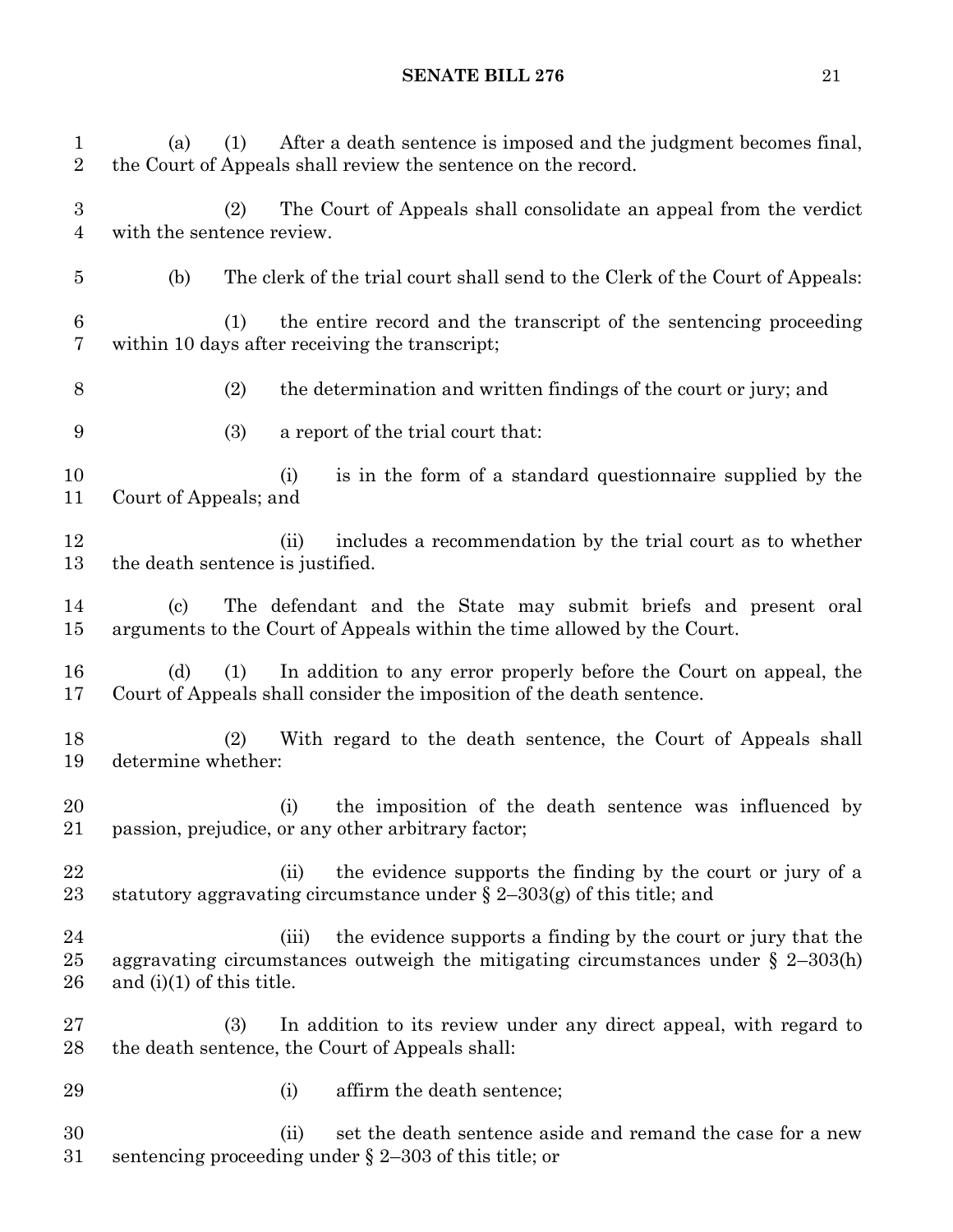| $\mathbf{1}$<br>$\overline{2}$ |                      |      | set the death sentence aside and remand the case for<br>(iii)<br>modification of the sentence to imprisonment for life. |
|--------------------------------|----------------------|------|-------------------------------------------------------------------------------------------------------------------------|
| 3<br>4                         | (e)                  |      | The Court of Appeals may adopt rules of procedure for the expedited<br>review of death sentences under this section.    |
| 5                              | $14 - 101.$          |      |                                                                                                                         |
| 6                              | (a)                  |      | In this section, "crime of violence" means:                                                                             |
| 7                              |                      | (1)  | abduction;                                                                                                              |
| 8                              |                      | (2)  | arson in the first degree;                                                                                              |
| 9                              |                      | (3)  | kidnapping;                                                                                                             |
| 10                             |                      | (4)  | manslaughter, except involuntary manslaughter;                                                                          |
| 11                             |                      | (5)  | mayhem;                                                                                                                 |
| 12<br>13                       | and 386 of the Code; | (6)  | maiming, as previously proscribed under former Article 27, §§ 385                                                       |
| 14                             |                      | (7)  | murder;                                                                                                                 |
| 15                             |                      | (8)  | rape;                                                                                                                   |
| 16                             |                      | (9)  | robbery under § 3-402 or § 3-403 of this article;                                                                       |
| 17                             |                      | (10) | carjacking;                                                                                                             |
| 18                             |                      | (11) | armed carjacking;                                                                                                       |
| 19                             |                      | (12) | sexual offense in the first degree;                                                                                     |
| 20                             |                      | (13) | sexual offense in the second degree;                                                                                    |
| 21<br>22                       | violence;            | (14) | use of a handgun in the commission of a felony or other crime of                                                        |
| 23                             |                      | (15) | child abuse in the first degree under $\S 3-601$ of this article;                                                       |
| 24                             |                      | (16) | sexual abuse of a minor under $\S 3-602$ of this article if:                                                            |
| $25\,$<br>26                   |                      |      | the victim is under the age of 13 years and the offender is an<br>(i)<br>adult at the time of the offense; and          |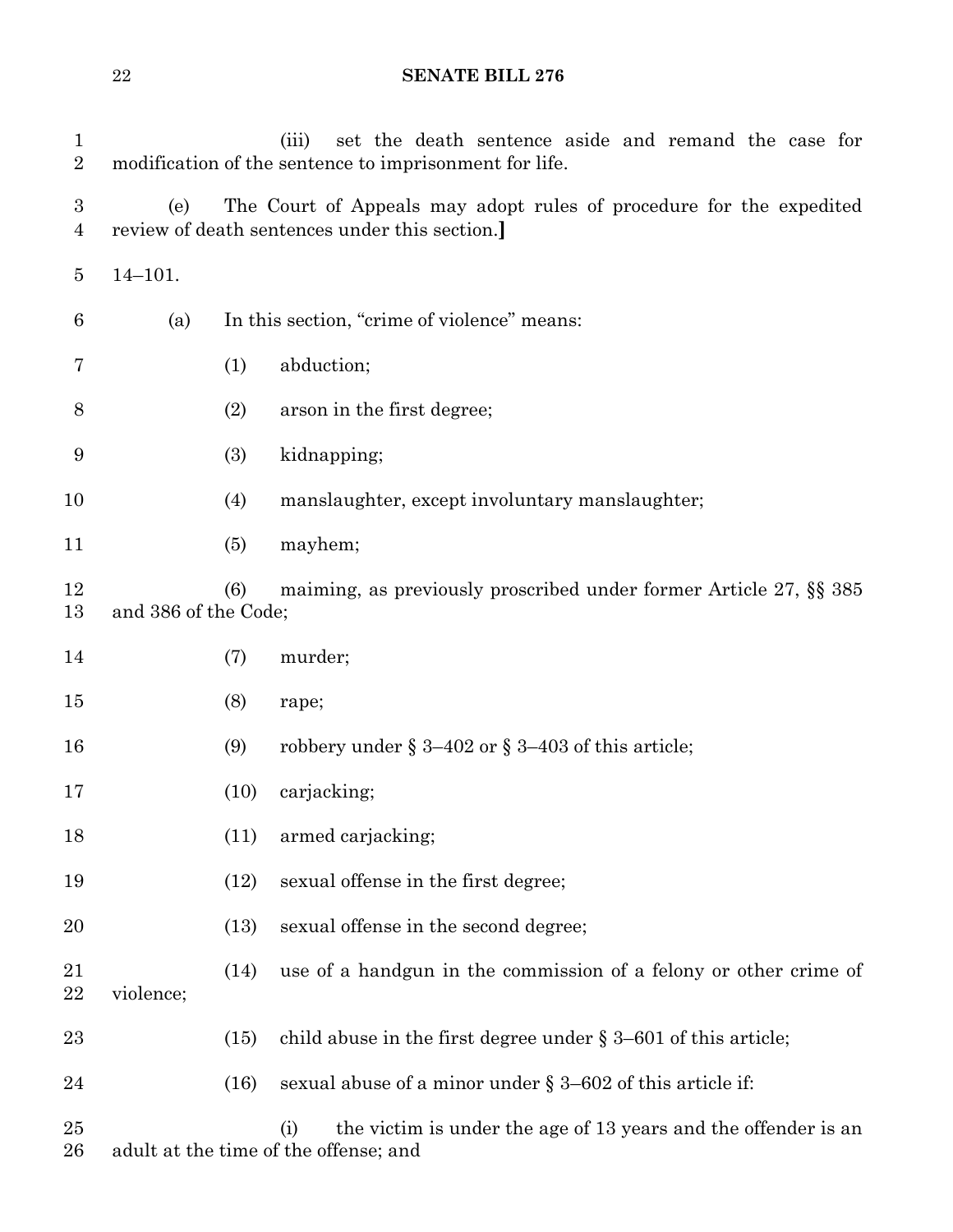| $\mathbf{1}$               |                                                                                                                                                                                                                                                                                                           |      | (ii)       |    | the offense involved:                                               |            |         |      |              |       |       |   |
|----------------------------|-----------------------------------------------------------------------------------------------------------------------------------------------------------------------------------------------------------------------------------------------------------------------------------------------------------|------|------------|----|---------------------------------------------------------------------|------------|---------|------|--------------|-------|-------|---|
| $\boldsymbol{2}$<br>3      | article;                                                                                                                                                                                                                                                                                                  |      |            | 1. | vaginal intercourse, as defined in $\S$ 3-301 of this               |            |         |      |              |       |       |   |
| 4                          |                                                                                                                                                                                                                                                                                                           |      |            | 2. | a sexual act, as defined in $\S 3-301$ of this article;             |            |         |      |              |       |       |   |
| $\overline{5}$<br>6        | penetrates, however slightly, into the victim's genital opening or anus; or                                                                                                                                                                                                                               |      |            | 3. | an act in which a part of the offender's body                       |            |         |      |              |       |       |   |
| 7<br>8<br>9                | the victim's or the offender's genital, anal, or other intimate area for sexual arousal,<br>gratification, or abuse;                                                                                                                                                                                      |      |            | 4. | the intentional touching, not through the clothing, of              |            |         |      |              |       |       |   |
| 10<br>11                   | through (16) of this subsection;                                                                                                                                                                                                                                                                          | (17) |            |    | an attempt to commit any of the crimes described in items (1)       |            |         |      |              |       |       |   |
| 12<br>13                   | 3-315 of this article;                                                                                                                                                                                                                                                                                    | (18) | continuing |    | course                                                              | $\sigma f$ | conduct | with | $\mathbf{a}$ | child | under | Ş |
| 14                         |                                                                                                                                                                                                                                                                                                           | (19) |            |    | assault in the first degree;                                        |            |         |      |              |       |       |   |
| 15                         |                                                                                                                                                                                                                                                                                                           | (20) |            |    | assault with intent to murder;                                      |            |         |      |              |       |       |   |
| 16                         |                                                                                                                                                                                                                                                                                                           | (21) |            |    | assault with intent to rape;                                        |            |         |      |              |       |       |   |
| 17                         |                                                                                                                                                                                                                                                                                                           | (22) |            |    | assault with intent to rob;                                         |            |         |      |              |       |       |   |
| 18<br>19                   | and                                                                                                                                                                                                                                                                                                       | (23) |            |    | assault with intent to commit a sexual offense in the first degree; |            |         |      |              |       |       |   |
| 20<br>21                   | degree.                                                                                                                                                                                                                                                                                                   | (24) |            |    | assault with intent to commit a sexual offense in the second        |            |         |      |              |       |       |   |
| 22                         | (b)                                                                                                                                                                                                                                                                                                       |      |            |    | This section does not apply if a person is sentenced to death.      |            |         |      |              |       |       |   |
| 23<br>24<br>25<br>26<br>27 | (c)<br>conviction for a fourth time of a crime of violence, a person who has served three<br>separate terms of confinement in a correctional facility as a result of three separate<br>convictions of any crime of violence shall be sentenced to life imprisonment without<br>the possibility of parole. | (1)  |            |    | Except as provided in subsection $[(g)]$ (F) of this section, on    |            |         |      |              |       |       |   |

 (2) Notwithstanding any other law, the provisions of this subsection are mandatory.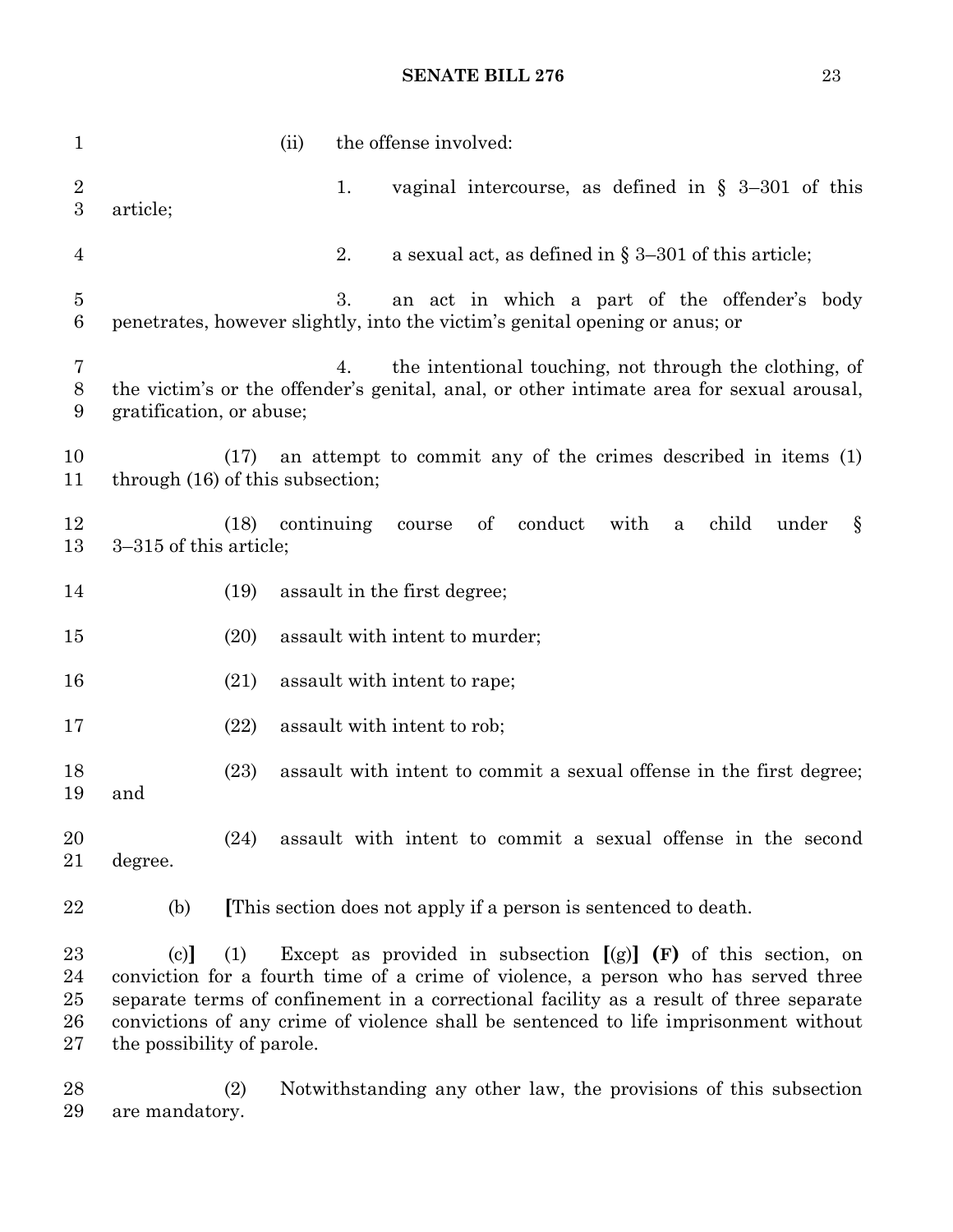| $\mathbf{1}$<br>$\overline{2}$<br>$\boldsymbol{3}$ | Except as provided in subsection $[(g)]$ (F) of this section, on<br>$\lceil$ (d) $\rceil$ (C)<br>(1)<br>conviction for a third time of a crime of violence, a person shall be sentenced to<br>imprisonment for the term allowed by law but not less than 25 years, if the person: |
|----------------------------------------------------|-----------------------------------------------------------------------------------------------------------------------------------------------------------------------------------------------------------------------------------------------------------------------------------|
| $\overline{4}$<br>5                                | has been convicted of a crime of violence on two prior<br>(i)<br>separate occasions:                                                                                                                                                                                              |
| $\,6$<br>7                                         | in which the second or succeeding crime is committed<br>1.<br>after there has been a charging document filed for the preceding occasion; and                                                                                                                                      |
| 8<br>9                                             | 2.<br>for which the convictions do not arise from a single<br>incident; and                                                                                                                                                                                                       |
| 10<br>11                                           | has served at least one term of confinement in a correctional<br>(ii)<br>facility as a result of a conviction of a crime of violence.                                                                                                                                             |
| 12<br>13                                           | The court may not suspend all or part of the mandatory 25-year<br>(2)<br>sentence required under this subsection.                                                                                                                                                                 |
| 14<br>15<br>16                                     | A person sentenced under this subsection is not eligible for parole<br>(3)<br>except in accordance with the provisions of $\S$ 4-305 of the Correctional Services<br>Article.                                                                                                     |
| 17<br>18<br>19                                     | On conviction for a second time of a crime of violence<br>$\left[$ (e) $\right]$ (D)<br>(1)<br>committed on or after October 1, 1994, a person shall be sentenced to imprisonment<br>for the term allowed by law, but not less than 10 years, if the person:                      |
| 20<br>21                                           | has been convicted on a prior occasion of a crime of violence,<br>(i)<br>including a conviction for a crime committed before October 1, 1994; and                                                                                                                                 |
| 22<br>23                                           | served a term of confinement in a correctional facility for<br>(ii)<br>that conviction.                                                                                                                                                                                           |
| 24<br>$25\,$                                       | The court may not suspend all or part of the mandatory 10–year<br>(2)<br>sentence required under this subsection.                                                                                                                                                                 |
| 26<br>$27\,$<br>28                                 | If the State intends to proceed against a person as a subsequent<br>[(f)](E)<br>offender under this section, it shall comply with the procedures set forth in the<br>Maryland Rules for the indictment and trial of a subsequent offender.                                        |
| 29<br>30                                           | A person sentenced under this section may petition for and<br>[(g)](F)<br>(1)<br>be granted parole if the person:                                                                                                                                                                 |
| 31                                                 | (i)<br>is at least 65 years old; and                                                                                                                                                                                                                                              |
| 32<br>33                                           | has served at least 15 years of the sentence imposed under<br>(ii)<br>this section.                                                                                                                                                                                               |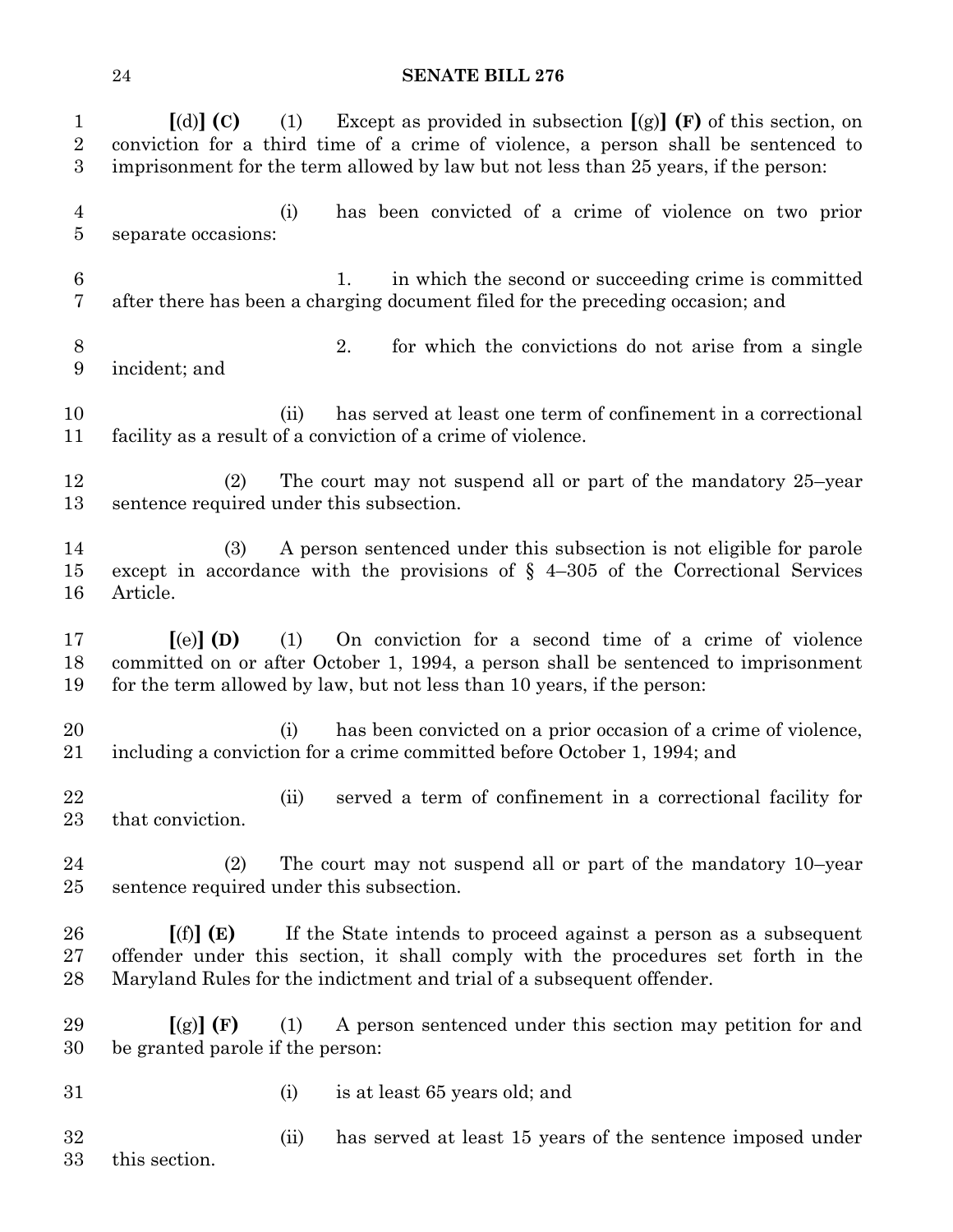| $\mathbf{1}$<br>$\sqrt{2}$ | The Maryland Parole Commission shall adopt regulations to<br>(2)<br>implement this subsection.                                                                            |
|----------------------------|---------------------------------------------------------------------------------------------------------------------------------------------------------------------------|
| $\boldsymbol{3}$           | Article - Health - General                                                                                                                                                |
| $\overline{4}$             | $8 - 505.$                                                                                                                                                                |
| $\overline{5}$<br>6        | [Except in a capital case, on] ON consideration of the nature of the<br>(b)<br>charge, the court:                                                                         |
| 7<br>8                     | May require or permit an examination to be conducted on an<br>(1)<br>outpatient basis; and                                                                                |
| 9<br>10                    | If an outpatient examination is authorized, shall set bail for the<br>(2)<br>defendant or authorize the release of the defendant on personal recognizance.                |
| 11                         | <b>Article - Transportation</b>                                                                                                                                           |
| 12                         | $16 - 812.$                                                                                                                                                               |
| 13<br>14                   | The Administration shall disqualify any individual from driving a<br>(a)<br>commercial motor vehicle for a period of 1 year if:                                           |
| 15<br>16                   | The individual is convicted of committing any of the following<br>(1)<br>offenses while driving a commercial motor vehicle:                                               |
| 17                         | A violation of $\S 21-902$ of this article;<br>(i)                                                                                                                        |
| 18<br>19                   | A violation of a federal law or any other state's law which is<br>(ii)<br>substantially similar in nature to the provisions in $\S 21-902$ of this article;               |
| 20<br>21                   | (iii)<br>Leaving the scene of an accident which requires<br>disqualification as provided by the United States Secretary of Transportation;                                |
| 22<br>23<br>24             | A crime, other than a crime described in subsection (e) of<br>(iv)<br>this section, that is punishable by [death or] imprisonment for a term exceeding 1<br>year;         |
| 25                         | A violation of $\S 25-112$ of this article; or<br>(v)                                                                                                                     |
| 26<br>27                   | A violation of § 2–209, § 2–503, § 2–504, § 2–505, or § 2–506<br>(vi)<br>of the Criminal Law Article <sup>[.]</sup> ;                                                     |
| 28<br>29<br>30             | The individual holds a commercial driver's license and is convicted<br>(2)<br>of committing any of the following offenses while driving a noncommercial motor<br>vehicle: |